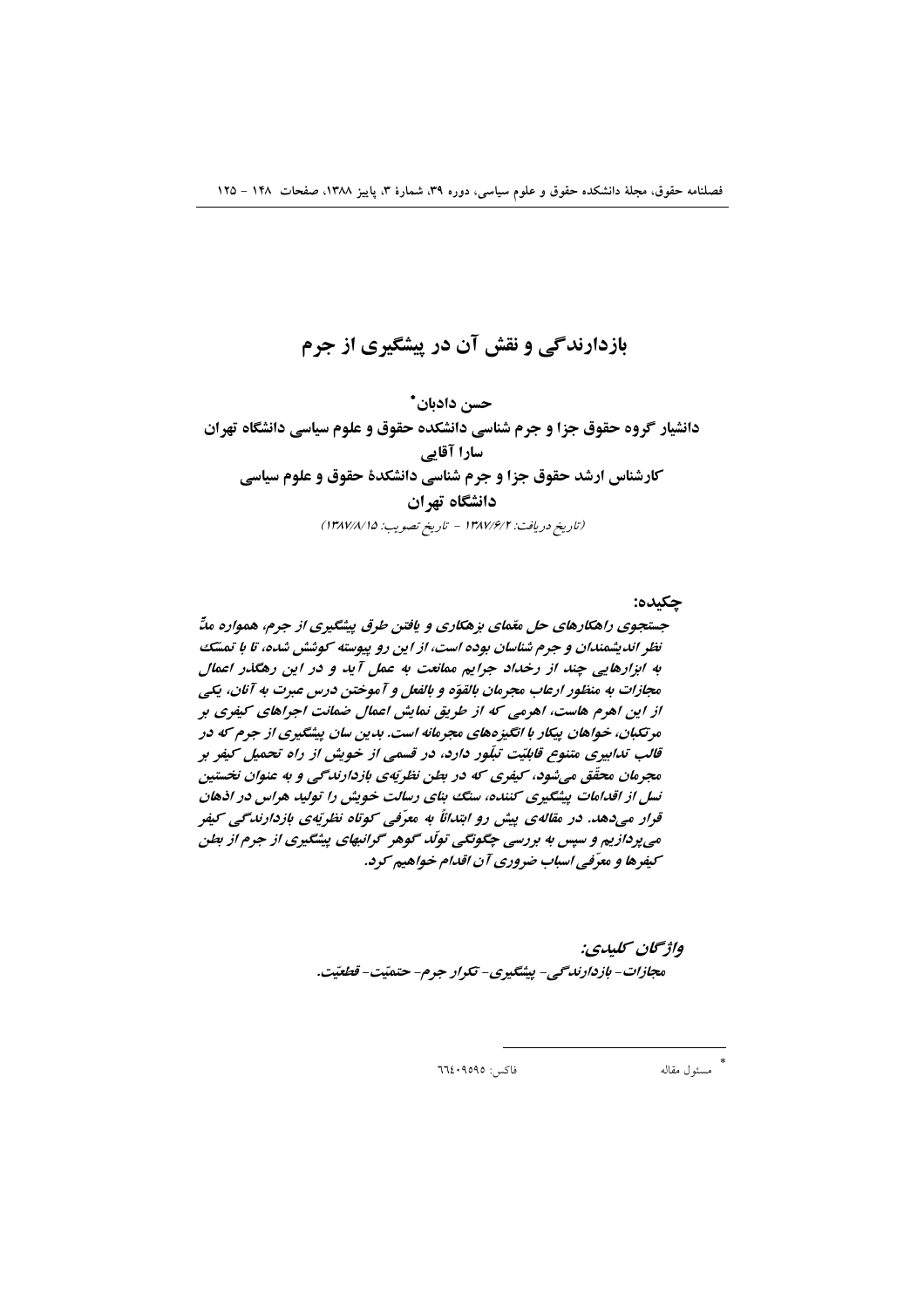#### مقدّمه

صحنه تاریخ پیوندی ناگسستنی با جرم داشته و خواهد داشت، پیوندی که گره آن را آدمیـان میزنند، به عبارتی تا جامعه هست، جرم نیز هست، به طوری که دورکیم در قرائتـی خـاص از ایـن وضعیّت معتقد است که «جرم بخشی بـه هنجـار از جامعـه بـوده و جـزء مکمّـل آن اسـت» (وايـت و هینز،۱۳۸۳،ص ۱۴۸). به عبارتی او رخداد میزان معیّنی از جرایم را امری عادی و حتّی از اسیاب سلامت جامعه مي پندارد و احتمالاً به همين سبب است كه برخي از جرم شناسـان ، جايگــاهي بـراي مقولـه پیشگیری قایل نبوده و بر این باورند که به جای آن باید سخن از کاهش نرخ جـرم بـه میـان آورد، چرا که آرمان نابودی جرم، در عمل تا کنون مبسّر نشده و نخواهد شد و لـذا طرفـداران ایـن طـرز تفکّر که کیفرشناسی نوین (عدالت سنجشی،تخمینی، محاسبه محـور) (actuarial justice) خوانـده می شود، با اعتقاد به عدم امکان محو کلّی جرایم، خواستار تقلیل نـرخ آن در سـطحی قابـل تحمّـل بر ای جامعه هستند (نجفی ابرند آبادی،۱۳۸۶، صص ۵۹ و ۶۰).

ولی حتّی صحت عدم امکان نابودی کامل پدیده مجرمانه، هرگز به معنای عدم قابلیّت کنتـرل آن و کاهش نرخ جرایم مزبور از طریق کاربرد روشهای پیشگیرانه نخواهـد بـود، روشهـایی پیشگیرانه که به عنوان علاج واقعه قبل از وقوع به کارگرفته می شوند.

در این رهگذر روش های پیشگیری همانند خود جرم، گونـههـای متعـدّدی را شـامل  $-$ مے  $-$ شوند، گونههایی که حسب مورد ابعادی فردی، اجتماعی، اخلاقی، فرهنگی و آموزشی و در گـام نهایی کیفری به خود می گیرند، به واقع آن گاه که شیوههای غیر کیفری از حفظ ارزشها نـاتوان هستند، از قویترین ابزار یعنی کیفر استمداد میشود، بدین معنا که قوانین کیفری وضع می گردنـد و مرتکبان اعمال مجرمانه مجازات می شوند، تا از یز هکاریهای آتی مجبرم متحمّل کیفیر و سبایر افراد جامعه جلوگیری به عمل آید و در همین نقطه است که پیوند بازدارندگی و پیشگیری، جشن گرفته مي شو د.

امّا نکته مهم در این باب مرتبط است با لـزوم تحـوّل در نظـام هـای جزایـی و نهادهـای قـانون گذاری و قضایی، زیرا همانگونه که صنعت جرم صورتی نوین یافته، شیوههای پیشگیری و کنترل آن نیز تحوّلاتی را می طلبند، تحوّلاتی که تحقّق بخشی از آن هـا در بطـن بازدارنـدگی ضـروری است.

به همین منظور، در مقاله پیش رو، ابتدائاً به شرح مفهوم بازدارنـدگی و بررسـی ماهیّـت نظریّـه بازدارندگی مجازات پرداخته و سپس مقولهی پیشگیری از جرم را شرح خـواهیم داد و بعــد از آن به معرِّفی ابزارهای ضروری تولُّد پیشگیری از بطن بازدارندگی بـا اشـاره بـه عرصـههـای تقنینـی و قضايي ميپردازيم.

الف: يازدارندگي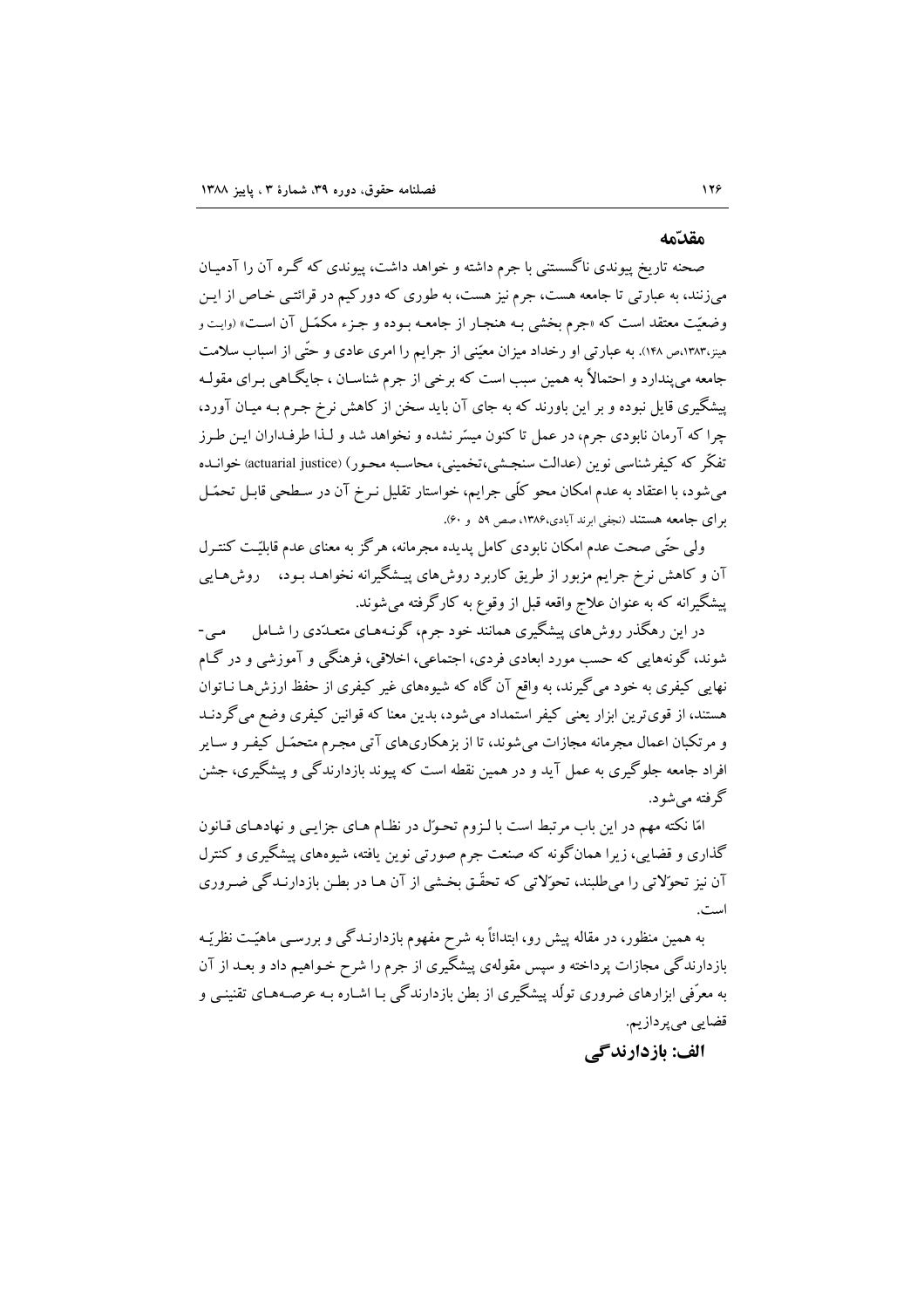### ۱. مفهوم بازدارندگی

نوع نگاه به مجرمان و به تبع آن اهداف مجازات، در طول تاریخ دستخوش تحوّلاتی چند بوده است، به نحوی که به تناسب ترسیم تصویری خاص از شخص مرتکب جرم، شـاهد رقـم خـوردن غایاتی چند برای مجازاتها بوده و هستیم، اهدافی که در طیف گستردهی سزادهی و انتقام جویی، ارعاب و بازدارندگی، اصلاح و بازپروری، ناتوان سازی و حذف مجرمان قرار دارند.

لذا، بازدارندگی یکی از اهداف مجازات است، هـدف تقلیـل گرایانـهای کـه از دیـر بـاز و در قالب يک نظريّه توانّهند و در بطن مدل تنبيهي و در چهارچوب کارکرد فايـدهمنـد کيفـر تکـوين یافته و با نگریستن به افقهای پیش رو، اعمال مجازات را نه با هـدف جبـران گذشـتهای تاریـک و انتقام از مجرم– آن چنان که در رویکرد سزادهی(Retribiution) مطرح است– بلکه با هدف ساختن آیندهای روشن لازم می|نگارد، بدین سان سیاست اصلی دیدگاه بازدارندگی، تهدیـد بـه مجـازات کیفری یا اجرای آن برای کاهش انگیزهی جرم است، یعنی استفاده از مجازات به عنوان بازدارنده-ای که مانع تکرار جرم از سوی مجرم شده و نیز به شکل کلّی انگیزهی دیگـران را بـرای ارتکـاب همان جرم كاهش دهد (تبيت،١٣٨۴، ص٢٥٢).

بدین معنا که بازدارندگی در رویکردی هنجار محور خواستار تقویّت ارزش۵ایی معیّن است و در همین راستا در یک بخش به مجازات متوسّل شده و در بخش دیگر دست بـه دامـان تهدیــد بـه مجازات متخلّف است (فريدمن،۱۳۸۶، ص۱۶).

قبل از آن که پیرامون نظریّه بازدارندگی به ارائهی توضیحات بیشتری بپردازیم لازم است کـه تعریف بازدارندگی از بعد لغوی و اصطلاحی را بیان کنیم:

بازدارندگی از لحاظ لغوی برگرفته از مصدر بازداشتن و به معنای منع کردن و جلوی کسی یـا چیــزی یــا کــاری را گــرفتن(عمیـد، ۱۳۶۳،ص۲۷۱) مــی،باشــد و معــادل آن در زبــان انگلیــسی، واژه (Deterrence) است که در معنای بازداشت، منع (آریان پورکاشانی،۱۳۶۵، ص۵۸۶)، و ایجاد تردید از طریق ترس و تهدید (حیبم، ۱۳۷۶،ص ۱۳۵) تعریف شده است.

این مفهوم، در معنای اصطلاحی خود در عرصه جرم شناسی عبارت است از هـراس برآمـده از مجازات که سبب می گردد، مجرم بالفعلی که تحت مجازات واقع میشود و مجرمان بالقوّه ای کـه شاهد اجرای آن نسبت به مرتکب هستند ، از جـرم دوری کننـد، چـرا کـه بـا سـنجش بخردانـه ی موقعیّت، نتایج ناخوشایند حاصل از جرم را بر ثمرات مطلوب آن برتر می بینند.

<sub>۔</sub><br>بدین سان بازدارندگی تـأثیری اسـت کـه بـر اراده ی اشـخاص اعمـال مـی شـود و ایـن عامـل تأثیر گذار، گاه خود عمل مجازات و گاه تصوّر آن است، تصوّری که با انتظار وقوع یک شر مشابه می شود (فریدمن،۱۳۸۶، ص۲۳)، و در هممین راستا «بـال» مـی نویـسد: «بازدارنـدگی معمـولاً بـه تـأثیری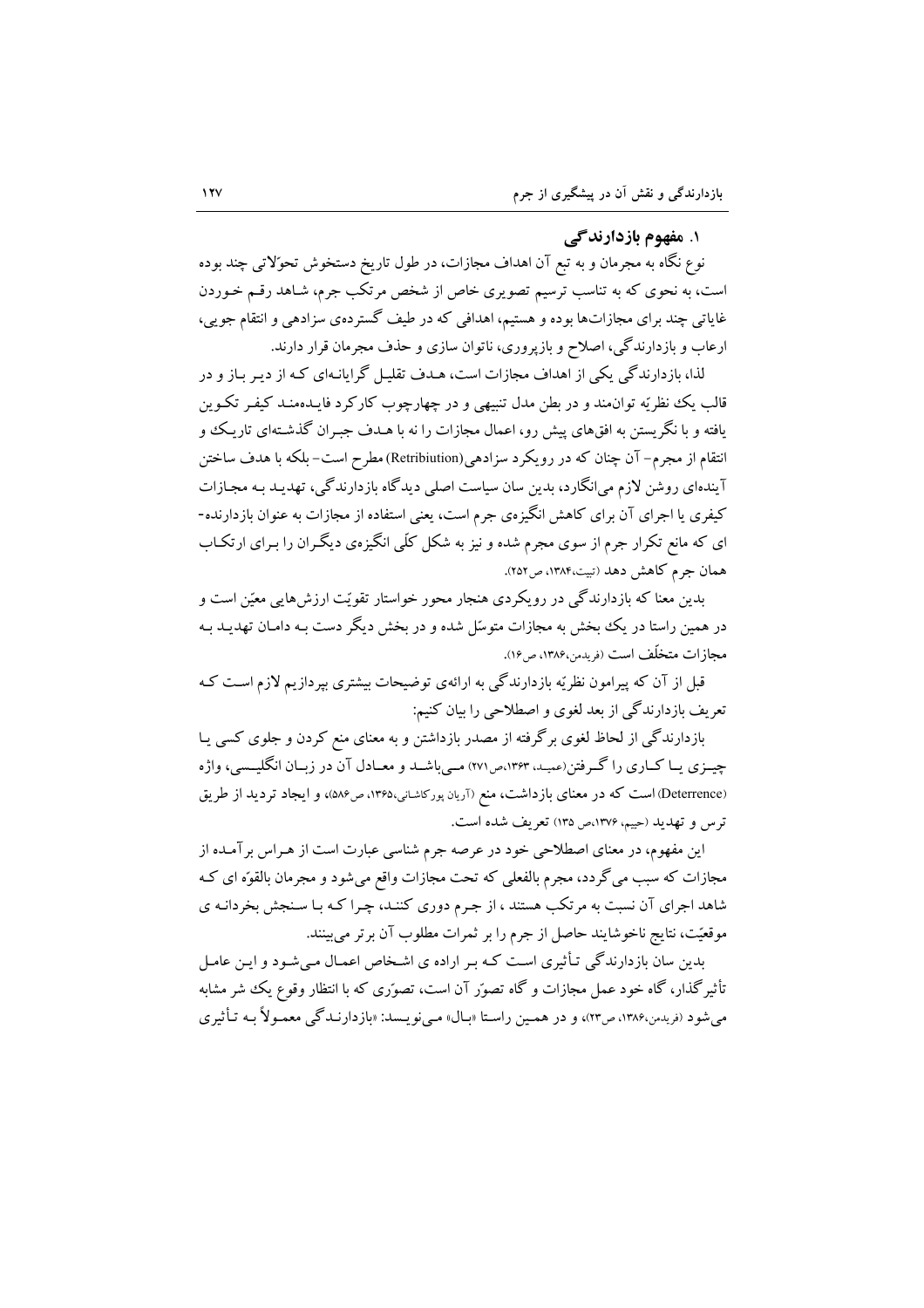پیشگیرنده که در نتیجه تحمیل مجازات بر مجرمان بالفعل موجب هراس آنان و مجرمان بالقوّه می-شو د، اطلاق مي گر دد» (غلامي،١٣٨٢، ص٩٠).

لذا ایدهی محوری ارعاب این است که ترس از دستگیری و اعمـال ضـمانت اجـرای کیفـری، مجر مان را از ارتکاب جرم منصرف می نماید (کاتینگهام،۱۳۸۴، ص ۱۵۸).

بنابراین، در این دیدگاه هدف آن است که با ایجاد نظام کیفری عادلانه و با پیش بینی کیفرهـا و نیز استفاده ازارعـاب از وقـوع جـرم جلـوگیری شـود و ایـن همـان رویکـرد آینـده نگـر اسـت (ظفری،۱۳۷۷، ص ۹۹)، رو یکردی که در طول سالیان دراز نه تنها در عرصـه کیفـری از حقـوق داخلـی بلکه حتّی در حوزه ی حقوق بین|لملل و سیاست نیز کاربردی بسیار داشته است (رک فریدمن،۱۳۸۶). بدین سان در پی این توضیحات مواجهت مـا بـا دو قـسم از بازدارنـدگی خـاص ( Specefic or

special Deterrence) و بازدارندگی عام(General Deterrence)روشن می شود، دو قسمی کـه انـواع دیگری همچون بازدارندگی محدود، مطلق و حاشیهای نیز از بطن آن ها یدید آمدهاند (رک غلامی، ١٣٨٢، ص ٨٩.

به عنوان بهترین گزینه در تعریف بازدارندگی خاص و عام ، به ذکر عبارت گویای بکاریا می-یردازیم، به طوری که او معتقد است: «هدف کیفر جز آن نیست کـه بزهکـار را از زیـان رسـانیدن دوباره بـه شـهروندان خـود بـازدارد(بازدارنـدگی خـاص) و دیگـران را نیـز از پیـروی در ایـن راه باز گر داند(باز دار ندگی عام)» (بکاریا، ۱۳۸۰، ص ۶۷).

يس نتيجه آن خواهد بود كه مجازات بايد كمك كند تا جرمي كه به وقوع پيوسته، ديگـر بـار چه توسّط خود مجرم و چه توسط سایر شهروندان، تکرار نشود (بولک،۱۳۸۵، ص۳۱) لذا منظور از نگاه فر دگر ایانهی بازدارندگی خاص آن است که اعمال مجازات، بزهکـار را از ارتکـاب جـرم مجـلدّد بازخواهد داشت و رویکرد جامعه محور بازدارندگی عام نیز در مورد مجرمان بالقوّه، صورت می-گیرد، چرا که این دسته از افراد از آن چه که در صورت ارتکاب جرم نصیبشان خواهد شد، مطلـع می گردند (203,p.24).Hodsun,2003,p پس مبنای بازدارندگی عام، پیش بینی این نکته است که مجازات بک مجرم بر دیگران تأثیر خواهد گذاشت (فلچر،۱۳۸۴، ص ۶۸).

به عبارتی در مسیر بازدارندگی، جامعـه بـا مجـازات کـردن مجرمـان دستگیرشـده بـه مجرمـان احتمالی هشدار میدهد که فکر ارتکاب جرم را از سر بدر کنند، چرا که همین سرنوشت در انتظار آنان نیز خواهد بود و این همان معنای بازدارندگی عمومی است، که محصول طلایی پیشگیری از جرم را با خود به ارمغان دارد، به علاوه خود مجرم نیز با تحمّل مجـازات متوجّـه خواهـد شـد کـه هرگاه در آینده باز هم مرتکب جرم شود، همین سرنوشت شـوم و حتّــی شــدیدتر از آن در انتظـار او ست(محسنی، ۱۳۸۲، جلد اول، ص ۲۶).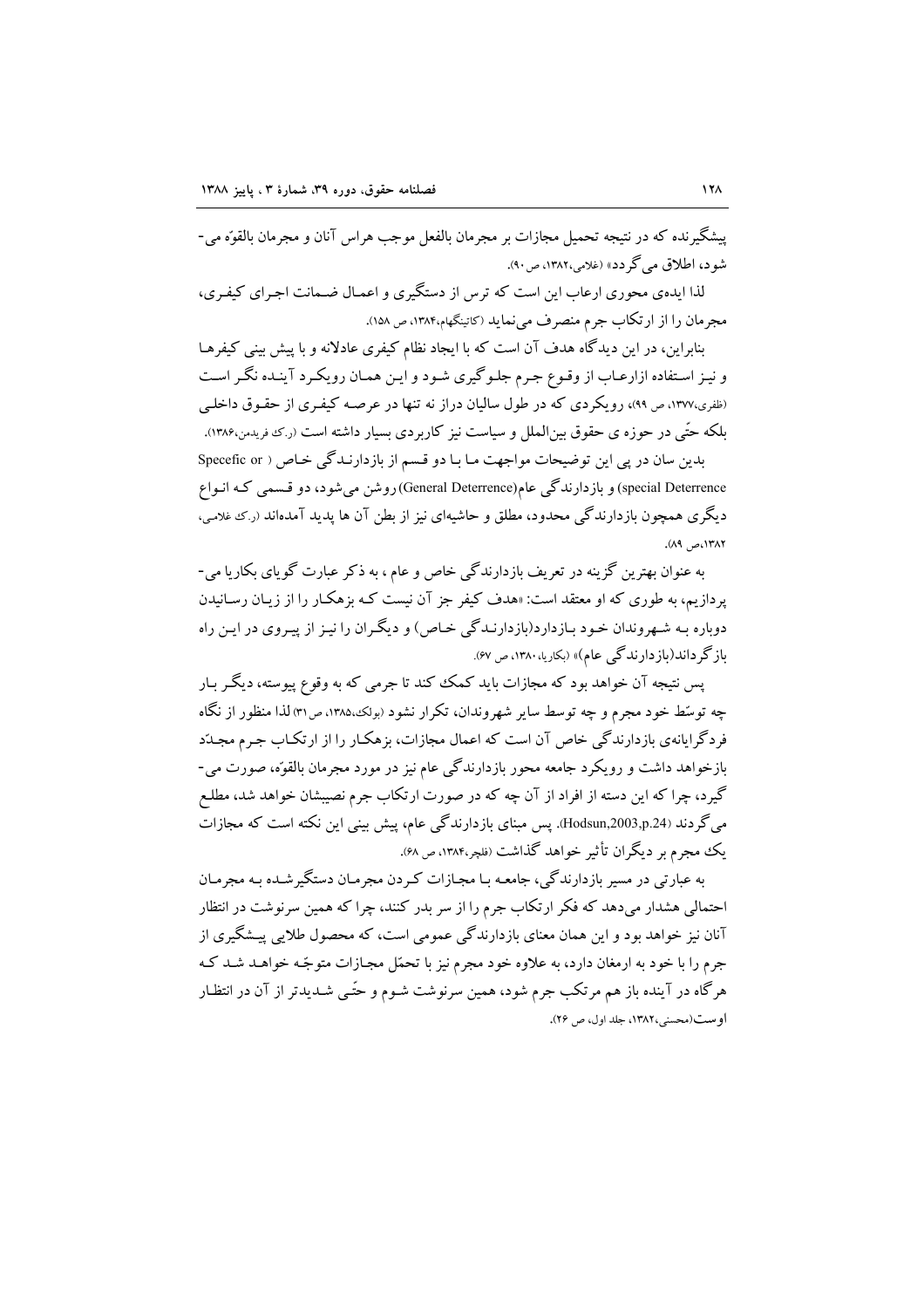اکنون پس از شرح معانی و اقسام بازدارندگی شایسته است به صـورتی خلاصـه در ارتبـاط بـا نظریّهی بازدارندگی مجازات، مطالبی را بیان داریم:

### ۲- ماهتت نظر ته بازدارندگی مجازات

این نظریّه که به لحاظ تحقّق نتیجهی مطلوب کاهش جرم، «کاهشگرا یا تقلیل گرا» نیز عنـوان می گیرد و ریشهای بس کهن در اندیشه فلاسفه یونان- هم چون سقراط و افلاطون– دارد، برآمـده از تفکّرات اندیشمندانی نظیر فویر باخ، بکاریا و به ویژه بنتام است، هـر چنـد کـه در طـول تـاریخ متفکّران و حقوقدانان دیگری مانند ژان مبییون، توماس هابز، جان لاک، دما، فیلانژیری نیـز کـم و بیش به بحث بازدارندگی مجازاتهـا توجّـه نـشان دادهانـد (ر.که، پـرادل، ۱۳۸۱، صص۲۷ تـا ۳۶)، امّـا بـه هرحال تولَّد نظريّه مزبور در قالبي تكامل يافته را بايد از تراوشات ذهن روشن اين سه تن و به طور خاص«جرمي بنتام» انگليسي دانست.

این نظریّه که در لوای مکتب کلاسیک پدید آمده و بنابراین اعتقادی راسخ بـه وجـود آزادی اراده در افراد داشته و حکمرانی عقـل و منطـق و حـسابگری را بـر آدمیـان مـی پــذیرد، مجرمـان را برخوردار ازکمال مسوولیّت قلمداد می نماید و کیفر را بر بنیاد تهدید استوار میسازد، بـه طـوری که فویر باخ می گوید: «هرگاه کسی به رغم تهدید، مرتکب جرمی شد باید کیفر ببیند زیـرا مجـرم ییش از ارتکاب جرم از آن آگاه بوده است»(شیری،۱۳۸۵،ب،ص ۱۵۸)، بنابراین، در این دیـدگاه تهدیـد به مجازات یک واقعیّت درک شدنی و لمس پـذیر اسـت.(تبیت،۱۳۸۴، ص۱۶۰) و از طرفـی در ایـن رويكر د، جامعه حقّ تنبيه مجرمان را داراست، زيرا مجازات براي دفاع از نظم اجتمـاعي سـودمند و ضروری است (لازرز،۱۳۸۲، ص۱۴۷).

این چنین است که در این دیدگاه بزهکاری عمدتاً به چشم برگزیدن گزینهی نادرسـتِ نقـض قانون نگر پسته می شود، این دیدگاه هم چنین به وجود قابلیّتهای همسان تعقّل در میان افراد اعتقاد داشته و محافظت عملی از قرارداد اجتماعی را با به کار بستن مجازاتها ممکن می داند، مجـازات-هایی که با تکیه بر اصل لذّت – رنج اعمال می شوند، اصلی که بر اساس آن میزان محکومیّت بایـد بیشتر از هر نوع لذّتی باشد که ممکن است از جرم حاصل آیـد (وایـت و هینـز،۱۳۸۳، صـص ۸۵ و ۵۶ لـذا مطابق این نظریّه که سلطنت دو خداوندگار لذّت و الم بر رفتار تمـامی افـراد و سـکان داری فایـده جوبے ٍ در اعمال آن ها امری انکاریذیر است (کاپلسون،۱۳۸۲،ص۲۴)، مجرمان به سنجش سـود و زبـان می یردازند و در صورت سنگینی کفهی سود بر زبان، مقاصد مجرمانهی خویش را عملی می کنند، و بدین سان اعمال مجازات به منظور تأمین سنگینی کفهی زبان عمل مجرمانه صورت می گیرد.

بدین ترتیب بنتام با طرح روشن مفهوم سـودمندی در قالـب نهـضت اصـالت فایـده Utilitarian ( movement ) و در چهارچوب مکتب فایده اجتماعی، خواستار بهره جـویی از روحبّـهی اقتـصاد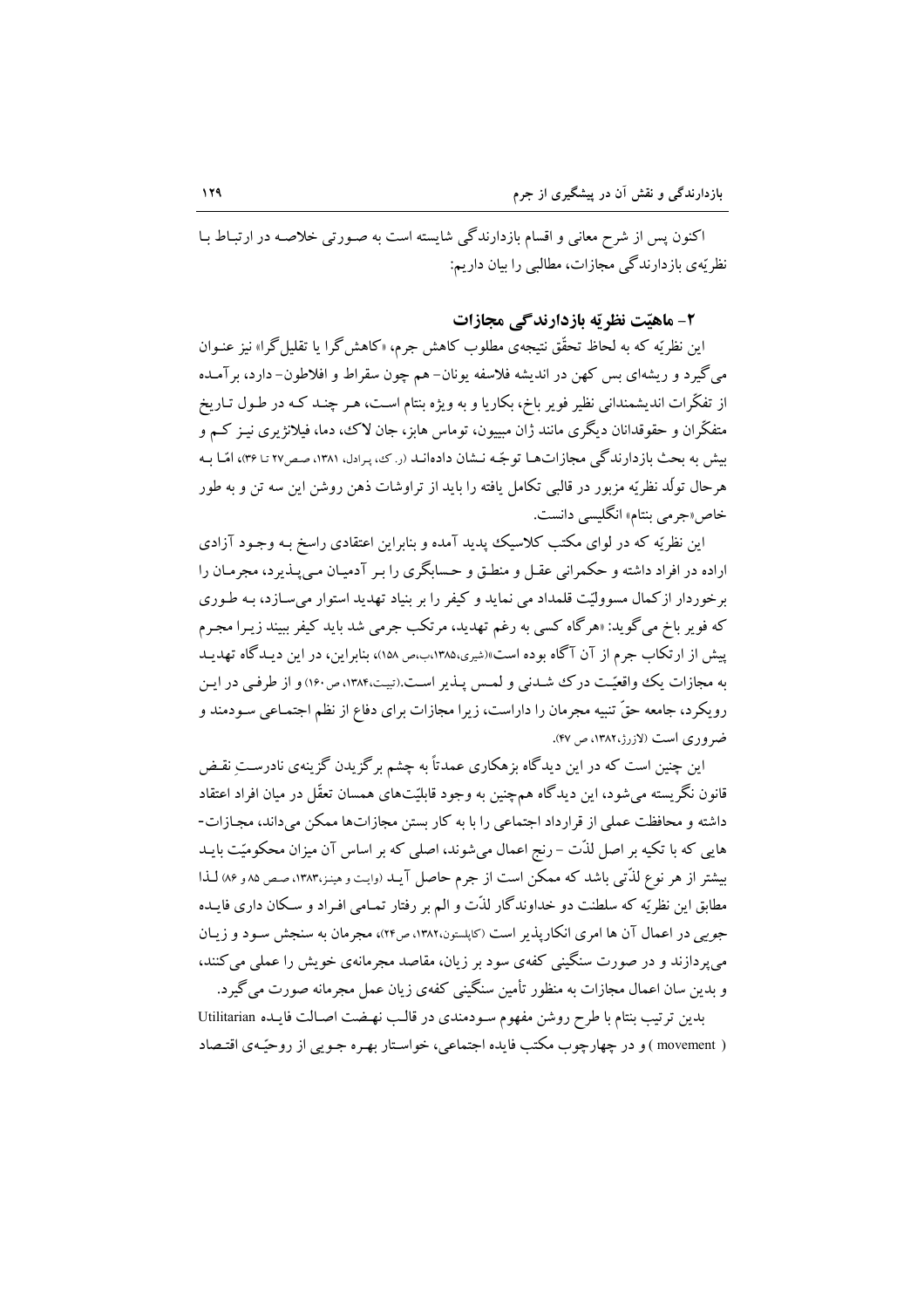مآبانهی مرتکبان جرم است و به همین دلیل متمایل به فزونی رنج حاصله در قیاس با سود برآمده از جرم می باشد، تا با توسّل به اصل حسابگری جزایی، موجبات زیان بیشتر مجرم و در نهایت کاهش نرخ جرم را فراهم آورد.

در این رهگذر بکاریا نیـز کـه پیـشگیری از جـرم را مهـمتـر از خـود مجـازات دانـسته (وایـت و مینز،۱۳۸۳، ص ۸۸) و آگاهی تمامی افراد از قوانین را یک ضرورت مهـم مـی|نگــارد، بـه اثـر ارعــابی کیفرها در پیشگیری از جرایم اطمینان دارد (بکاریا،۱۳۸۰،ص۱۶) و در همین راستا، بـر اهـرم افـزایش جنبهی زیان بار جرم در مسیر مقابله با بزهکاری ایمان دارد.

به همبن سب است كه اين نظريّه به صفات شدّت، حتميّت، قطعيّت و سرعت اجراي مجـازات دلبستگی فراوان دارد، چرا که این عوامل در پی زیان بار ساختن بزه، اسباب ترسیم کنندهی تصویر ارعابی مجازاتها هستند، تصویری که جایگاهی برجسته در پیشگیری از جرایم دارد.اکنـون بـه صورتي گذرا پيرامون اين موارد خواهيم گفت:

#### 19 .) شدّت محازات

لازم به توضیح است آن هنگام که در دیدگاه بازدارندگی از مقولـهی شــدّت مجـازات ســخن میگوییم، به هیچ عنوان سخن بر سر مجازاتهای شدید غیـر انـسانی و بـه دور از عـدل و ضـابطه نیست، به طوری که خود بکاریا، یکسی از طرفـداران ملایمـت کیفرهـا بـوده و بـه عنـوان نخـستین شخصی که در باب الغای مجازات اعدام قلم فرسایی کرده است (بکاریا، ۱۳۸۰، ص۷۰)، جز در شـرایط استثنایی مجازات مرگ را نمی پذیرد، نکتهای که در افکار بنتام نیز به چشم هی آید و بدین سان با سنّت دیرینهی شکنجههای زجرآور و مجازاتهای دهشتناک وو انتقام که جز طبیعی بیشتر نظـام-های کیفری بوده است (روت،۱۳۸۵ص۲۴)، به شدت مخالفت می شود.

امًا با تمامی این اوصاف اینان در موقعیّتی که رنج آور ساختن بزه و کاستن از لذّات آن را تنها با شدّت کیفر محقّق می بینند، از این اهرم به نحوی عاقلانه و در حدّ لازم برای ایجاد تأثیر مطلـوب بهره برده و حسب مورد به مجازاتهای رسواکننده و تحقیر گر نیز متوسّل می شوند، به طوری کـه بنتام تا حدودی بر هولناک بودن و در عین حال مردمی بودن کیفرها اصرار دارد، هر چنـد کـه در این وضعیّت نیز به علت شر و فتنه دانستن کیفر (ظفری،۱۳۷۷، ص۵۵) خواهان کاربرد تکنولوژی ظواهر بوده و متمایل به فزونی رنج ظاهری کیفر در اذهان مردم بر رنج واقعـی تحمیلـی بـر پیکـر بزهکـار است(پرادل،۱۳۸۱، ص ۶۳)، رنج ظاهری که سبب برانگیختن حس واهمه در افکار عمومی و خشکاندن ریشهی تمایلات مجرمانه میشود، چرا که در باور ایشان انواع مجازاتها و شیوههای اجرای آن ها باید کاری ترین اثر را در ذهن مردمان و کم ترین اثر درد را بر جسم بزهکار به جای گذارد، زیـرا به اعتقاد این اندیشمندان، قوای حسّی انسانها از تأثیرات ضعیف ولی پیـایی بـیش از برخوردهـای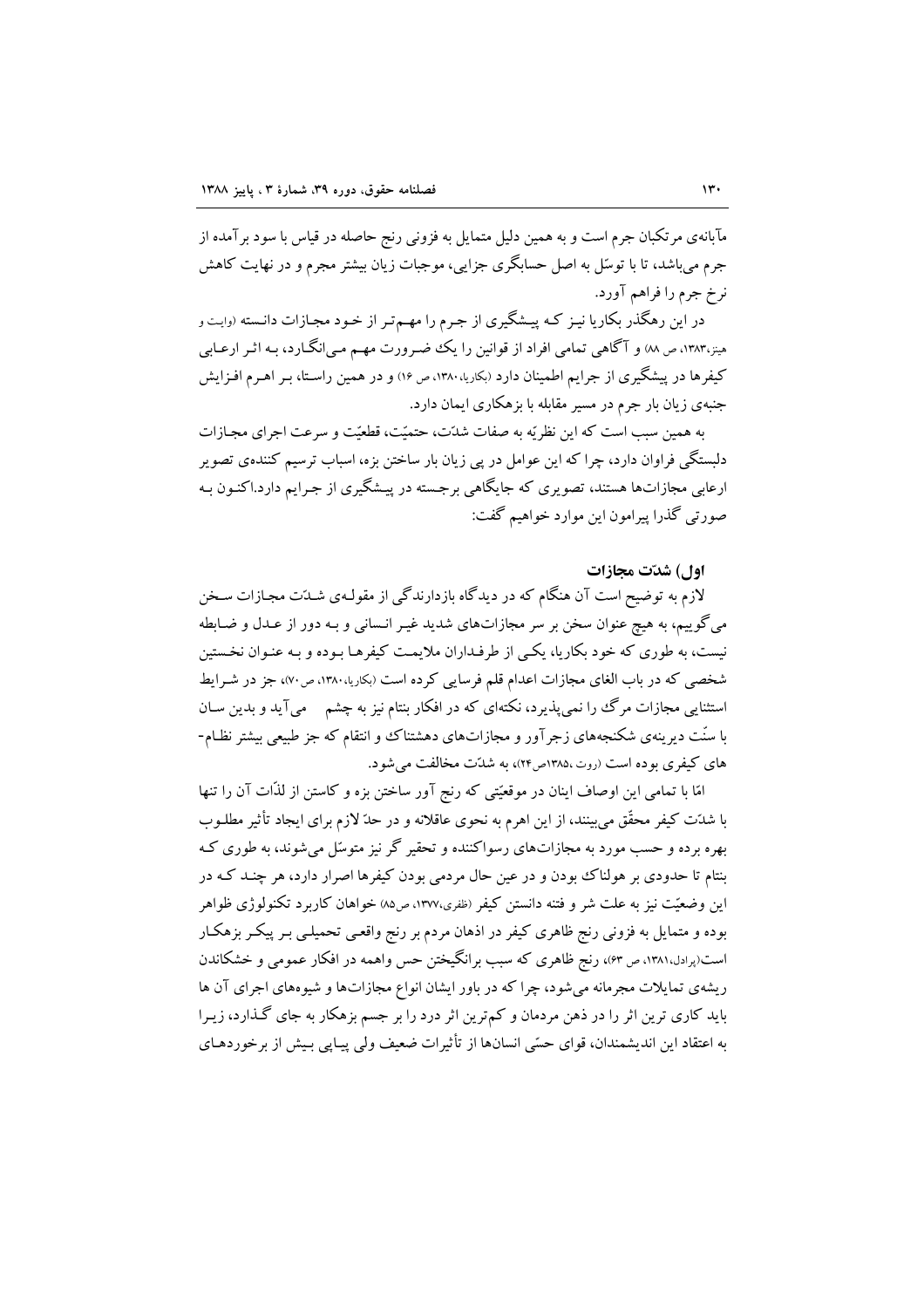شدید ولی زودگذر متأثر می شود، زیرا وقتی مجازات، ملایم ولبی مـداوم باشـد، احـساس غالـب، همان ترس است (پکاریا، ۱۳۸۰، صص ۷۲ و۷۳). خلاصه آن که نظر تهی باز دارندگی که اقبال بـساری بـه کیفر سالب آزادی دارد، بر این باور است که آن هنگام که می توان به وسیلهی کیفرهای خفیف به هدف ارعاب انگیزی ناپل شد، باید از هر گونه کیفر شدیدی تبرّی جست(پرادل،۱۳۸۱، ص ۵۹).

## دوم) حتمتت و قطعتت محازات

از دید رویکرد بازدارنـدگی مجـازات، آن چـه ضـامن نقـش پیـشگیرانهی کیفرهاسـت، همانـا حتمیّت و قطعیّت یا به عبارتی اطمینان جامعه از اجرای مجازاتهاست، یعنی باور به این مطلب که احساس ترس از ارتکاب جرم را می توان با حتمی جلوه دادن مجازات، بیش از بریا کردن نمایش-های مخوف ولی زودگذر در اذهان مردم برانگیخت ‹اردبیلی،۱۳۸۶، ص۳۹) بـه طـوری کـه بکاریـا بـا پیروی از اندیشه مونتسکیو در روح القوانین میiویسد: «این شدّت کیفر نیست که از جرم پیشگیری می کند، بلکه حتمی و قطعی بـودن مجـازات اسـت کـه مـی توانـد از جـرمهـای آینـده جلـوگیری کند»(مونتسکیو،۱۳۷۰،ص۱۹۶) و در همین رهگذر وی به مخالفت جدی با نهاد عفو پرداخته و الغای آن را عاملی بس تأثیر گذار در رنج آورساختن مجازات می،داند، در همین راستا بنتـام نیـز بـا گــسترش دیالکتیک «امنیّت-حتمیّت» پیشگیری از جرایم را در گروی افزایش درجه حتمی بودن مجازاتها میداند (پرادل، ۱۳۸۱،ص۶۲) و به همین خاطر است که بکاریا به دنبال عدم اعتماد به قضات، اعتقاد بـه تعیین مجازاتهای ثابت و یکسان دارد (وایت و هینز،۱۳۸۳، ص ۸۹) چرا که وی نظام مجازاتهای ثابت را اکسیری بازدارنده میداند، یعنی براین باور است که مجازات باید بـا جـرم و نـه بـا فـرد تناسـب داشته باشد (والک لیت،۱۳۸۶،ص۳۷) هرچند که بعدها بنتام به مخالفت بـا مقولـهى ثبـات مجـازات هـا-یر داخته و رویّهی فردی ساختن کیفرها را در پیش گرفتـه اسـت (پـرادل،۱۳۸۱، ص۶۴) رویّـهای کـه بـه عنوان سنگ بنای یک سیاست جنایی موثّر، دارای دیدی همه جانبه نسبت به مجرم و لحاظ شرایط و میزان مسوولیّت و خطر وی میباشد، چرا که در واقع مبتنی کردن یک نظام بـر آزادی اراده، بـه معنای برابری درجه مسوولیّت اخلاقی افراد با یکدیگر نیست(لازرژ، ۱۳۸۲،ص۴۷).

## سوم) سرعت اجراي مجازات

طبق نظريّهي بازدارندگي در صورتي كه خواهان كاربرد كيفر به عنـوان مـانعي مـوتَّر در برابـر آماج جرم باشیم، اعمال این نهاد کیفری باید با وقوع جرم چندان فاصـلهای از نظـر زمـانی نداشـته باشد، زیرا در غیر این صورت تصوّر لازم میان جـرم و کیفـر در اذهـان بـه سـستی گرائیـده (بکاریـا، ۱۳۸۰ه. ۱۷) و پیونـد و ارتبـاط میـان آن دو قابـل درك و لمـس نخواهـد بـود، لـذا اطالـهى فرآينـد دادرسی که موجبات وقفه میان جرم و مجازات را فراهم میآورد، نه تنها نقش ارعابی کیفرها را از مبان مي پر د، بلكه خو د، مشوّق بز هكار ي است.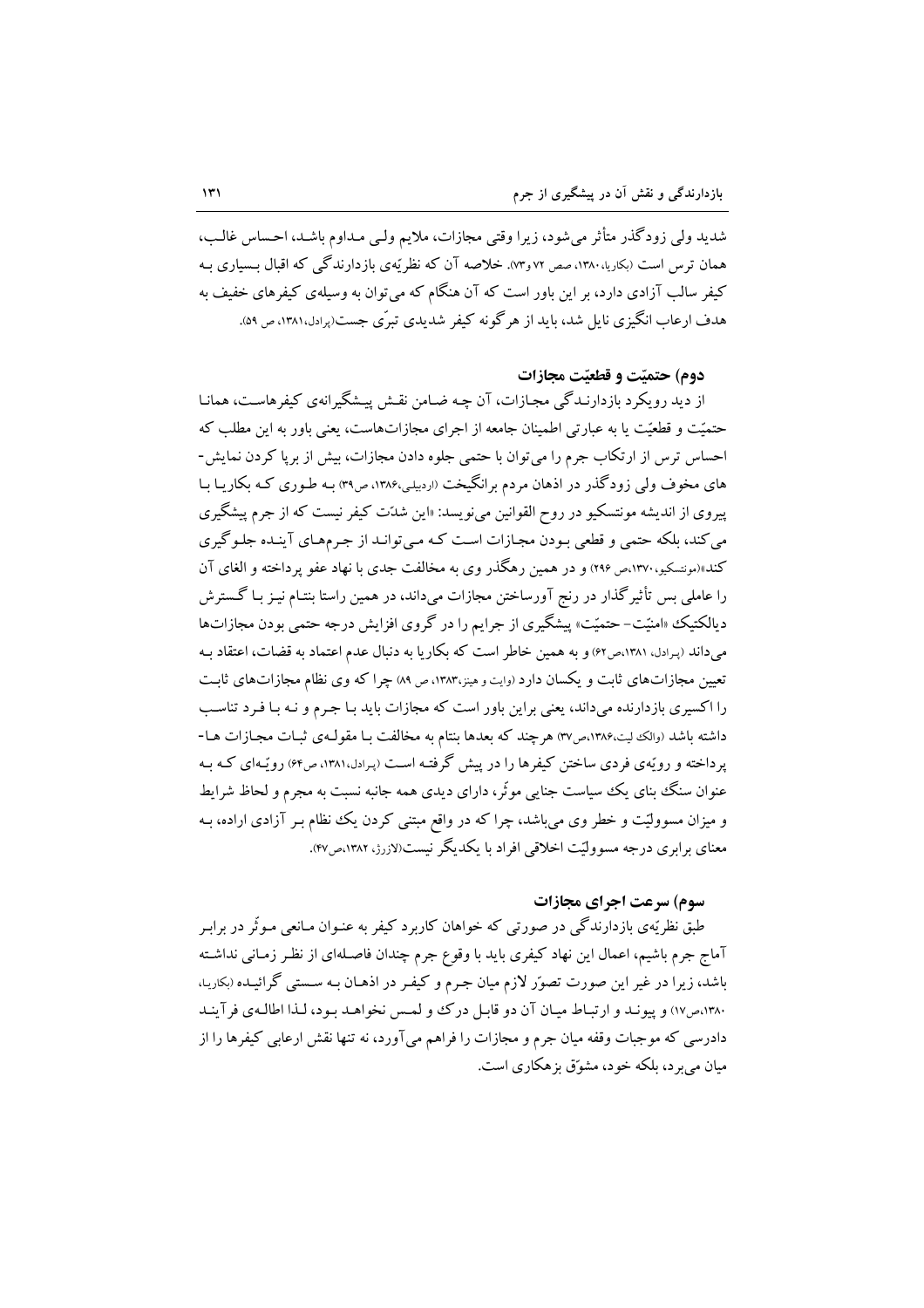اکنون که نسبت به ماهیّت نظریّه بازدارندگی مجازات شناخت پیدا نمودیم، با معرّفی مقولـهی پیشگیری به عنوان ثمرهی کاربردی بازدارندگی، به شرح تدابیر پیشگیرانه می پردازیم:

ب- پیشگیری از جرم

۱. مفهوم پیشگیری

واژهي پیشگېري کـه معـادل انگلیـسي آن (Prevention) اسـت، در لغـت پـه معنـاي جلـو گېري کردن، ممانعت نمودن، و اقدامات احتیاطی برای جلـو گیری از رخـدادهای بـد و ناخواسـته اسـت (معین،۱۳۶۲،ص۳۹۵). هرچند به تعداد صاحب نظران جرم شناسی، تعریـف و طبقـهبنـدی از پیــشگیری ارائه شده است، امّا به طور خلاصه می توان گفت که پیشگیری عبارت است از به جلوی تبهکاری و ناهنجاری رفتن به منظور ممانعت از وقوع جرم (گسن،۱۳۷۰،ص۶۷). بـدین سـان در اصـطلاح جـرم .<br>شناسی، پیـشگیری شـامل اقـداماتی اسـت کـه در قالـب شناسـایی و ارزیـابی خطـر جـرم و اتّخـاذ راهکارهای لازم برای جلـوگیری از وقـوع آن صـورت پذیرفتـه (شـیری،۱۳۸۶،ج، ص۱۷) و هـدف آن کاهش نرخ بزهکاری است. به هر حال بحث پیشگیری از جـرم را آن دسـته از حقوقـدانانی پـیش کشیدند، که نظام کیفری را برای کاهش اثرات بزه، کافی نمیدانستند و بـه عنـوان نمونـه یکـی از نخستین پیشگامان این وادی ،جرمی بنتام است، به نحـوی کـه وی در جـستجوی راهحلّـی مناسـب برای محو جرایم به ابزارهای مکمّل اندیشیده و بر نقش آموزش و پـرورش و مـذهب و دولـت در کنار اهرم اعمال کیفر و بهرهگیری از تأثیرات پیشگیرانهی آن تأکید نموده است (پرادل،۱۳۸۱، صص ۶۴، ۶۵).

هر چند که با وجود این، مقام افتخار آمیز طرّاحبی نهـاد پیـشگیری از جـرم و ناهنجـاریهـای اجتماعی را باید از آن انریکو فّری دانست، نهـادی کـه وی آن را «جانـشینهـای کیفـری» خوانـده است (بکاریا،۱۳۸۰، ص۱۵) مقولهای که با گذشت زمان به حدّی گسترش یافته که امروزه شاخەاي تحت عنوان جرم شناسی پیشگیری به ظهور رسیده است (فدایی شهری، ۱۳۸۵،ص۶۰).

شابان ذکر است که هنگام سـخن از پیـشگیری، مقـصودمان بهـره گیـری از مفهـوم موسّـع آن است، یعنی طیف وسیعی از تدابیر کیفری و غیر کیفری که در جهت خنثی کردن عوامل ارتکـاب جرم و کاهش بزهکاری صورت می گیرد (معظمی،۱۳۸۶،ص۹۳) اعم از واکنشهای جامعه علیه جرم از قبیل مجازات، اقدامات تأمینی و تربیتی، جبران زیانهای بزهدیده، باز یروری مجرمان و هم چنـین کنشهای اجتماعی که قبل از وقوع جرایم به منظـور خنثـی سـازی عوامـل جـرم زای خـانوادگی، فردي و محيطي انجام مي شود.

بنابراین، پیشگیری در بر دارندهی شیوههای متعـدّد کیفـری و غیر کیفـری اسـت، هـر چنـد کـه برخی از اندیشمندان صرفاً بـه مفهـوم مـضیّق پیـشگیری یعنـی راهبردهـای پیـشگیری غیـر کیفـری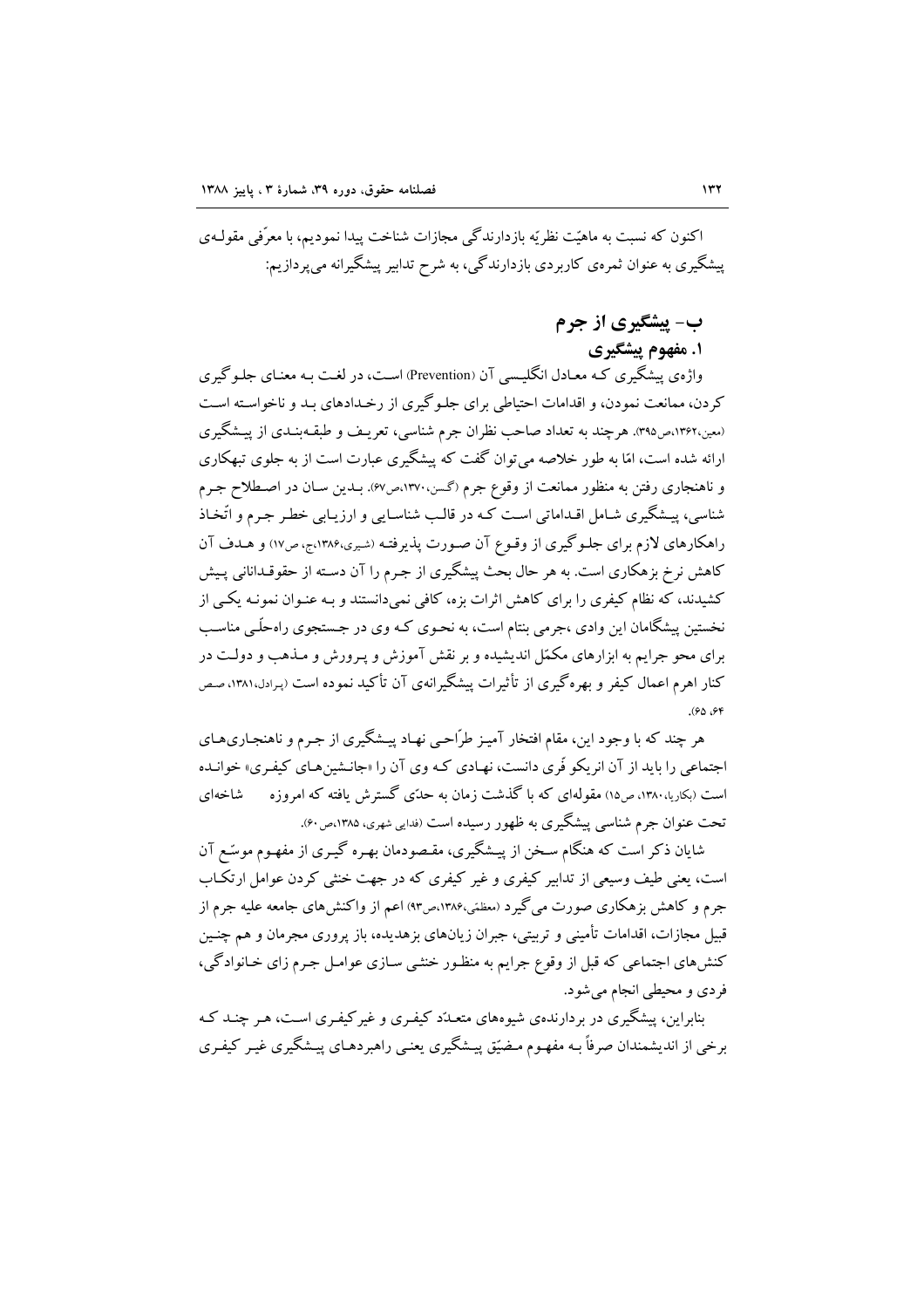(کنشی) باور داشته و ممانعتهای واکنشی از سوی جامعه را از حیطهی نهاد پیشگیری خارج مبی-انگارند، که از جمله این جرم شناسان، استاد گسن است که پیشگیری را مجموعـه تـداىبر سباسـت جنائی به استثنای تدابیر مداخله گر نظام کیفری تعریف می کند (گسن،۱۳۷۰،ص۶۸).

ولي ما با به رسميّت شناختن هر دو قسم از پيشگيري به تعريف آن ها مي يو دازيم:

پیشگیری غیر کیفری (کنشی یا پیشین) عبارت است از: اقدام مناسب غیبر کیفـری کـه قبـل از .<br>وقوع یدیده مجرمانه از طریق کاهش یا حذف و خنثی سازی علل جـرم زا و نامناسـب نــشان دادن موقعیّتهای ارتکـاب، در صـدد جلـو گیری از رخ دادن بـزه مـی باشـد و در دو حیطـه پیـشگیری اجتماعی (جامعه مدار و رشد مدار) و پیشگیری وضعی (شیری، ۱۳۸۶، ج، صص ۱۸، ۱۹) و در دستهبنــدی دیگر در دو حوزهی پیشگیری ابتدائی (توجّه به شرایط جرم زا) و پیشگیری ثانویه (توجّه به گروه-های در معرض خطر بزهکاری) مطرح است (معظمّی،۱۳۸۶،ص۹۳).

امّا پیشگیری کیفری (واکنشی یا پسینی) ناظر به اقدامات کیفری قبل و بعد از وقوع جـرم بـوده که با بهره جستن از سازو کارهای نظام عدالت کیفری در صدد کاهش بزهکاری است، بدین معنـا که تدبیر پیشگیرانه از جرم در بعد کیفری که در جوامع کنونی خودرا به عنـوان یکـی از ابزارهـای طلایی سیاست جنائی در سطوح مختلف قـانونی، قـضائی، اجرایـی و پلیـسی شناسـانده اسـت، در بخشی از خویش از مجرای اعمال ضمانت اجراهای کیفری بر مرتکبان اعمـال مجرمانـه و متعاقـب آن نشان دادن بذر ارعاب در دل مجرمـان بـالقوّه و بالفعـل و در بخـشي ديگـر از طريـق اصـلاح و بازپروری بزهکاران حین تحمّل مجازات محقّق میگردد، هر چند که آن چه مورد مطالعهی مـا در این مقاله است، صرفاً بهره جوئی از اهرم ارعابی کیفرها است.

### ۲- پیشگیری کیفری، ابزارها و روشها

مجازات مجرم مرید و مختار، نمودی از واکنش اجتماعی فایده گر است که با هدف پیشگیری کیفری ازجرم صورت میگیرد. البته این پیشگیری کیفـری، بـه سـادگی میـسّر نـشده و در گـروی حسن توجّه به ظرافتهای خاصّی است، ظرافتهایی که به ویژه ملاحظه شـان از سـوی نهادهـای ۔<br>قانون گذاری و قضائی امری ضروری است، بدین معنا که قطعات گم شده یازل بازدارنده ی کیفرها را باید در مجالس قانون گذاری و شعبات قضایی جستجو کرد. بـدین وصـف عـدم کـاهش میـزان جرایم به رغم اعمال کیفرها نباید تاثیرات پیشگیرانهی ضمانت اجراهای کیفری را زیر سـوال بـرد، زیرا عدم کاربرد صحیح یک نظریّه و فراهم نباوردن امکانات ثمریخشی آن در عرصه عمل، هرگز به معنای ناکار آمدی نظر تهی مزبور نیست.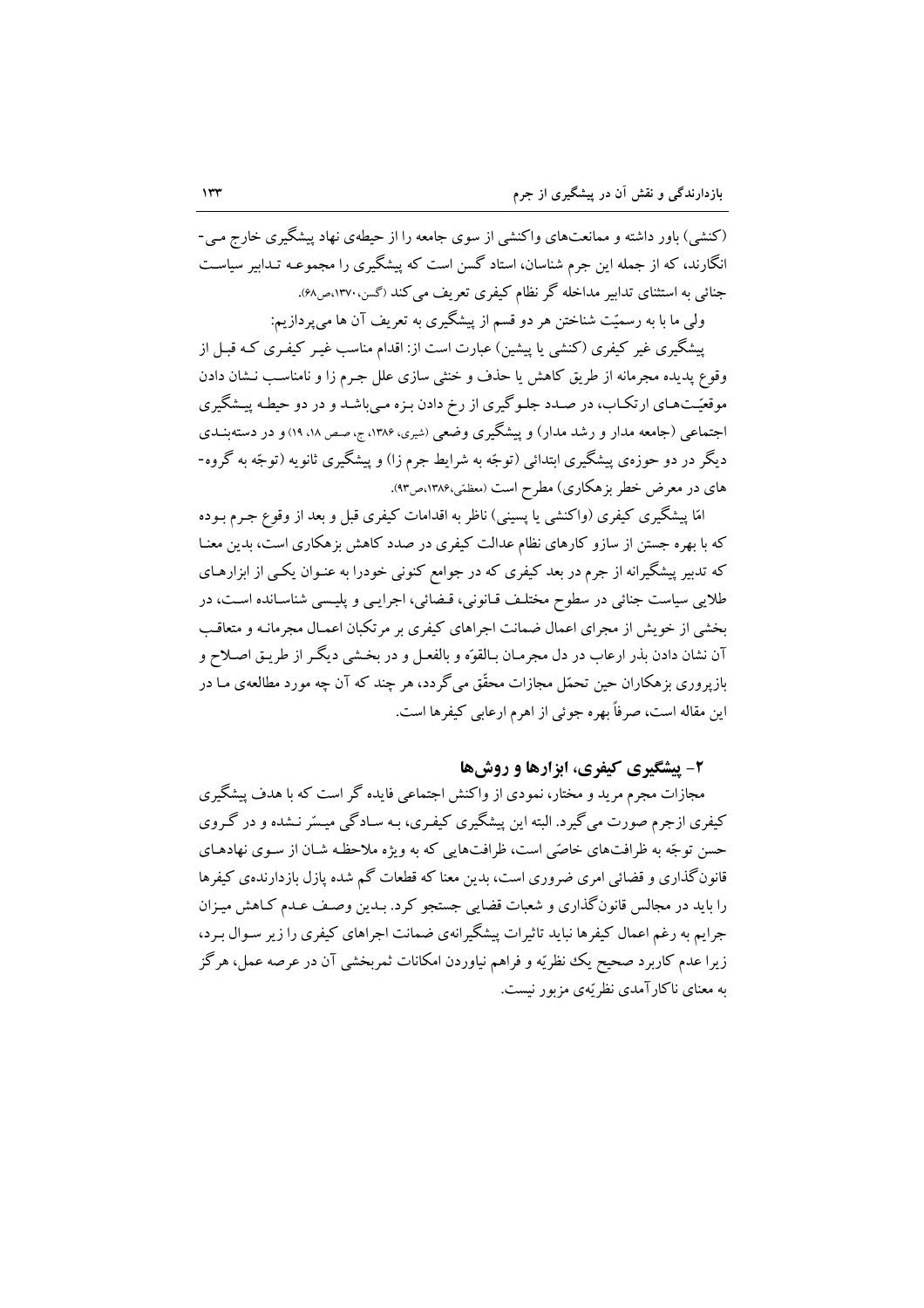بدین روی با اعتقاد بر نقش بازدارندهی کیفرها از طریـق نمـایش جلـوههـای ارعـابی و عبـرت انگیز و البته با پذیرش دشواریهای پیش رو به عرصههای قانونگذاری و قضایی یا گذاشته، تـا بـه بررسی مقتضیّات و ابزارهای تأمین بعد پیشگیرانهی کیفرها بیردازیم.

اول - عرصه قانون گذاري

در تمامی کشورهایی که همانند ایران از نظام حقوق رومی–ژرمنی (حقوق نوشته) پیروی می-کنند، قانون، جايگاهي بس والا داشته و هم سو با اصل قانوني بودن جرم و مجازات، هـيچ جـرم و مجازاتی بدون نصِّ قانون وجود ندارد، بـدین معنـا کـه فقـط قـانون مـیتوانـد، جـرم و بـه تبـع آن مجازات را رقم زند، لذا بر مقنّن است که اعمال مجرمانـه و مجـازاتـهـا را بـه صـورتي صـر يح در قانون احصا نماید (محسنی،۱۳۸۲، صص، ۳۱۷، ۳۱۸). بنابراین پیشگیری از جرم یکی از مبانی اصل قـانونی بودن جرایم و مجازاتهاست، به طوری که بنتام معتقد است، قوانین کیفری بـر اراده انـسانی تـأثیر رواني به جاي مي گذارد و موجب مي شود انسان دانسته و سنجيده در اعمال خود گـام بـردارد و از پیش، پیامد آن را پیش بینی کند، پس عبرت انگیزی کیفرها اثر بازدارندهای در بر دارد، اثری ک مشروط به آن است که فرد قادر باشد، پیش از ارتکاب جرم، سود و زیان خـود را محاسـبه کنـد و در این حال وجود قانونی روشن و دقیق و قابل فهم ، بـرای پیـشگیری از رفتارهـای ضــدّ اجتمـاعی ضروری و سودمند است (بکاریا،۱۳۸۰، صص۳۸۰). یعنی تنظیم فهرستی از جرایم و مجـازاتهـا و آگـاه نمودن افراد جامعه نسبت به آن تأثیر نیکویی در پیـشگیری از جـرایم خواهـد داشـت ‹‹ردبیلی،۱۳۸۶، ص٣٧). بدین ترتیب، نخستین و مهمترین رکـن بهداشـت حقـوقی در کـشور، همانـا وجـود قـوانین کارآمد و مؤثر در پیشگیری از جرم است.

بدین روی، قانون گذار یکی از نقش آفرینان موثّر در نگارش سناریوی ارعابی اقدامات کیفری است، خصیصه ارعابی که در گذشته با تأکید فراوان نسبت به آن اغلب مجـازاتهـا تـا پایـان قـرن هجدهم هراس انگیز و بی نهایت شدید و توأم با شکنجه بودند، چرا که تصوّر می شد بـا ایـن سازوکار میتوان وحشت را در اجتمـاع پدیـد آورده و در نتیجـه مـانع از ارتکـاب جـرم گردیـد (معظمی،۱۳۸۶،ص ۸۸).

امروزه نیز هر چند به منظور افزایش هزینههای جرم تا حدودی به مقولهی شـدّت مجـازات بـه منزله یک ضرورت بازدارنده نگریسته میشود، اما به سبب تبعات منفی برخاسته از این سازوکار و هم چنین در جهت تطابق با بحث انسانی بودن کیفرها، این شـلـّت در اکثـر نظـام هـای حقـوقی نـه همانند گذشته خودسرانه و وحشیانه بلکه دارای حدودی عاقلانه وعادلانه است.

یکم از شدیدترین کیفرهایی که از دیرباز در مجموعه قوانین جزایی پیش شده و به واقع ابـزار مشترک تنبیه در سراسر تاریخ بوده و هست و مورد تائید اندیشمندان بزرگی هـم چـون ژان ژاک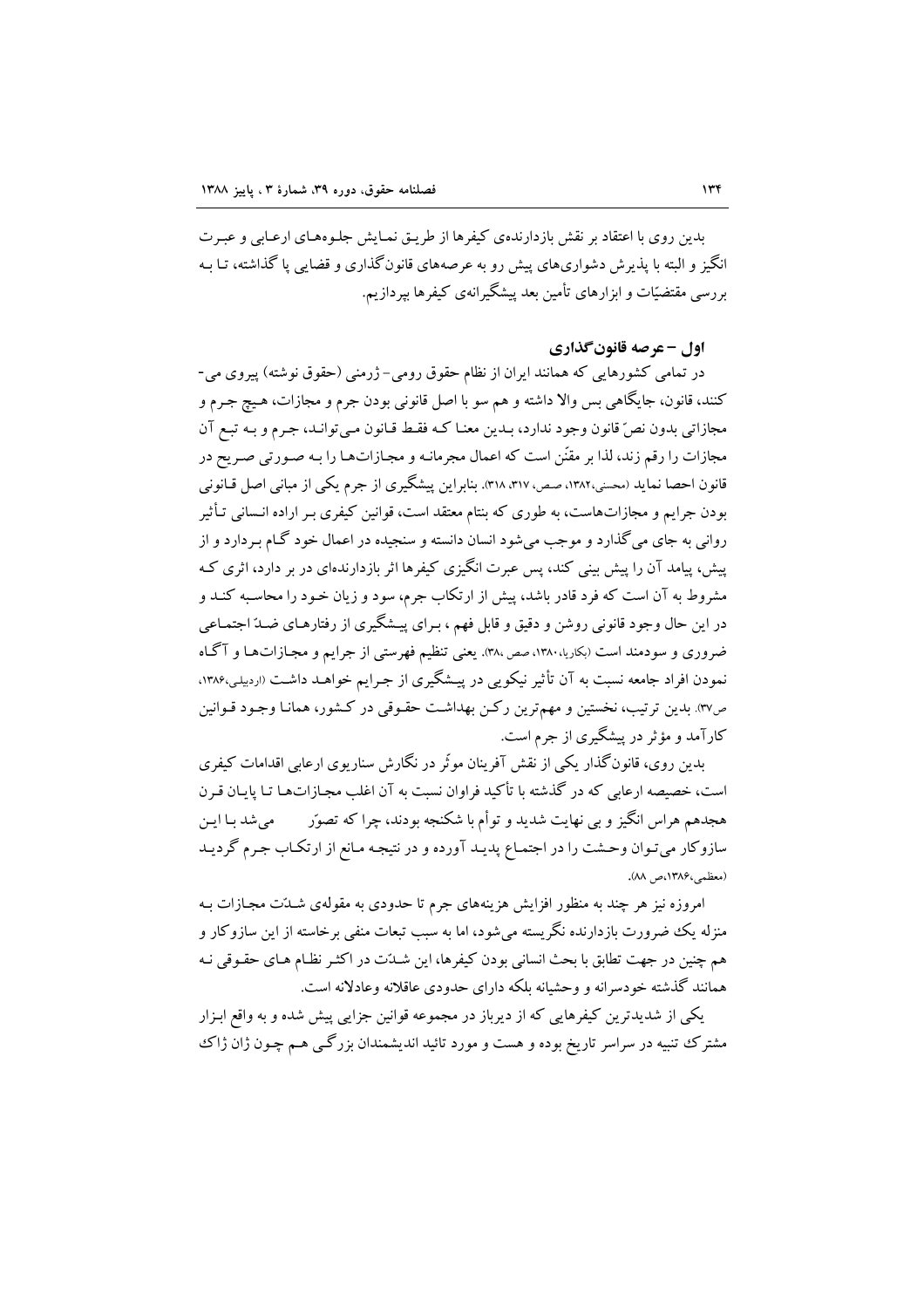روسو و مونتسکیو نیز واقع شده است، همانا مجازات اعدام نسبت به مجرمانی است کـه مهــمتـرین جرایم را مرتکب شده و به یقین قابل اصلاح نخواهند بود، مجازاتی که با ماهیّت ترذیلی و ترهیبی به طرد ابدی مجرم می|نجامد و در اغلب موارد با این هدف به کار میرود که بـا کـشتن مرتکـب، دیگر شاهد تکرار آن رفتار بزهکارانه نباشیم (روت،۱۳۸۵، ص۲۴)، لذا طبق تعبیری، کسی را که اعــدام می کنند، اصلاح نمی کنند بلکه با اعدام وی دیگران را اصلاح مسمی کننـد. هـر چنـد کـه در سالیان اخیر، بسیاری از قانونگذران درپی اعتقاد به عدم خاصیّت بازدارندگی مجازات اعدام و در مقابل انتساب صفات ضلَّا حقوقي بشرى به آن و در راستاى احترام به حيات و كرامت انسانى، اقدام به حذف آن از زرّادخانههای کیفری خویش کردهاند، چرا که بر این باورنـد کـه خـصلت ارعـابی مجازات اعدام صرفاً در کوتاه مدّت موثّر است، زیرا سـلطهی عـادت کـه بـر سـراپای انـسان سـایه گسترانیده، سبب می شود تا قوای حسّی ما از تأثیرات ضعیف ولی پیایی، پاییدارتر از برخوردهیای خشن ولی زود گذر متأثر شود (بکاریـا، ۱۳۸۰،ص۷۲)، لـذا بـه دنبـال قطـع رشـته حیـات مجـرم نـه تنهـا مجازات مزبور نسبت به وی هیچ گونه خاصیّت ارعابی ندارد، بلکـه بـه دلیـل از بـین بـردن احتـرام جامعه نسبت به حیات فردی، با عادی و مباح جلوه دادن امر «کشتن» در نـزد افـراد اجتمـاع مـشوّق بز هکاری است (صلاحی، ۱۳۸۶،ص۹۲).

ولمی با وجود این و به رغم الغای مجـازات مـرگ در بـسیاری از کـشورها، در برخـی دیگـر از کشورها هم چون ایران، عربستان، چین، آمریکا مقنّن با باور راسخ به مزیّت هراس انگیز ایــن نــوع مجازات، هم چنان به مقولهی «اعدام درمانی» اقبال فراوان دارد، اقبـالی کـه بـا عبـارت کلیـشهای «اجرای این حکم مایهی عبرت دیگران خواهد بود»، در هر حکم اعدام متجلّبی می شود.

زیرا اینان معتقدند که اغلب مردم، حتّی خود جنایتکـاران از مـرگ مـی هراسـند، بـه خـصوص هنگامی که مرگ با حتمیّت قابل ملاحظهای روی دهد، به طوری که دیوید هیوم معتقد است کـه «هیچ انسانی به آن زندگی که ارزش زیستن داشته باشد، خاتمه نـداده اسـت، زیـرا هـراس غریـزی آدمیان از مرگ بسیار است»، لذا مقاومت تبهکاران برای دستگیری، خود نشانهای است از آن کـه جنایتکاران از مجازات اعدام میهراسند، و در همین راستا، گری بکر بر این باور است که «هر چند سلب حیات از هر انسانی، بسیار ناراحت کننده است، امـا گــاهی اقــداماتی کـه شــدیداً ناخوشــایند هستند، برای پیشگیری از رفتارهای ناخوشایندتر، ضرورت می پابند» (Beker 2006, p5.)

از سویی دیگر نباید از یاد برد که هر چند ممکن است افـرادی بـا وجـود اعـدام دیگـران پنـد نگیرند ، امّا در مقابل تعداد کسانی که بر اثر اعدام مجرمان، از بزهکاری روی گردان شدهانـد، نیـز فراوان است.

لذا در یک جمع بندی کلّی، با رقم زدن تـأثیری بازدارنـده بـرای مجـازات مـرگ، بایـستی بـه محدود سازی بهره جویی از آن اقدام کرد، محـدود سـازی کـه اعمـال ایـن مجـازات را صـرفاً بـه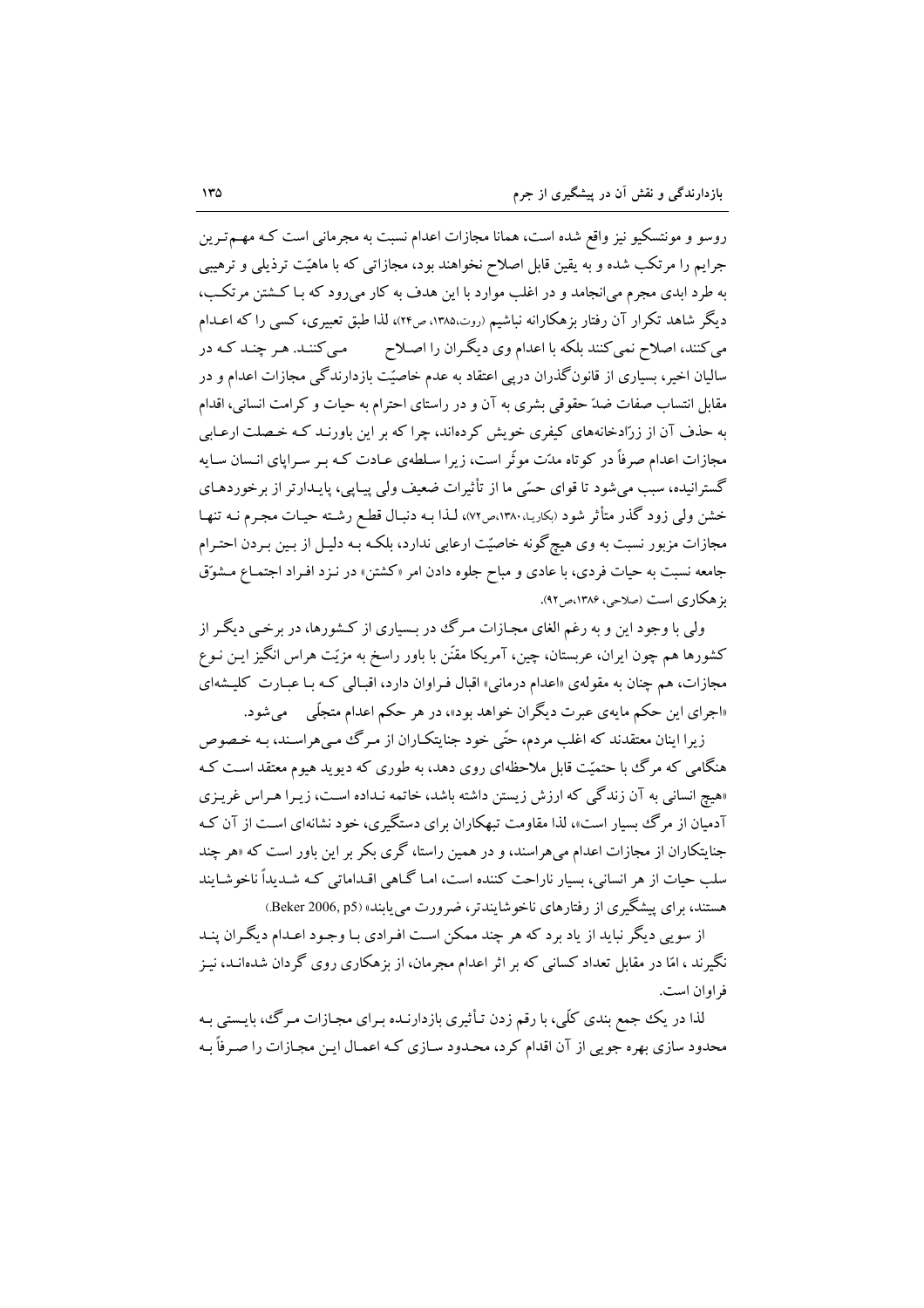مجرمان جنایات بزرگ هم چون قتل های عمـدی و اقـدام علیـه امنیّـت کـشور منحـصر مـی کنـد، موضوعی که از طرف بسیاری از کیفر شناسان و جرم شناسان نیـز مـورد توجّـه قـرار گرفتـه اسـت (صلاحہ،۱۳۸۶،ص۹۳).

به هر حال، اهمیّت بهرهبرداری از زبان اعدام برای گویشی عبرت آموز در طول تاریخ تا بـدان جا بوده که حتّی بکاریا که خود از سردمداران مخالفت با مجازات اعدام است، همگـام بـا بنتـام، مجازات مزبور را در شرایطی که تنها مانع نیرومند در زمینـه منـصرف نمـودن سـایرین از ارتکـاب جرایم است، ضروری می شمارد (بکاریا،۱۳۸۰،ص۷۱) بدین معنا که وی در گام نهایی و حین ناامیـدی از ثمر ىخشى پيشگيرانەي ساير كيفرها توسّل به اعدام را مى پذيرد.

لذا تنها استفادهی مناسب از شمشیر دولبهی اعدام به توسّط مقنّن روشن بین و محـدود کـردن آن به تعداد اندکی از اعمال مجرمانه بسیار شدید ، هر چند به علّت حذف همیشگی فرد مرتکب از صحنهي زندگي، امکاني براي بازسازي او و بازدارندگي خـاص بـاقي نمـي گـذارد، امّـا بـا رهـايي جامعه از خطرات بالقوّه بزهکار، گامی در جهت پیشگیری از جرم برداشته و از طرف دیگر، تأمین کنندهی مرتبهای از پیشگیری عبام است، پیشگیری کبه البته منبوط ببه آن است کبه از تکبرار وگسترش این کیفر پرهیز گردد، زیرا این امر علاوه بر برانگیختن انتقادات بـشر دوسـتانه و تـرویج فرهنگ مرگ خواهی، انهدام و خشونت در جامعه، سبب تضعیف اثر ترس و عبرت آموزی اعدام نیز مے شود.

حبس ابد یا حبس های طولانی مدّت که در مورد بزهکارانی که مرتکب جرایم سنگین شدهاند و نیز در مجرمان مکرّر، اجتناب ناپذیر است (بولک،۱۳۸۵، ص۶۳) یکسی دیگــر از محازاتهاى شدید است که با سلب دائمی یا بلند مدت آزادی از مجرم و به تبع آن سلب توان بزهکـاری از او، تأمین کنندهی دفاع اجتمـاعی اسـت(غلامـی،۱۳۸۲هـر۵۷). بنـابراین، اجـرای ایـن کیفـر بـر مرتکـب بـا واداشتن سایرین به این اندیشه که چنان چه من هم مرتکب چنین رفتاری شوم، تا سال۵ا به وضعی به همان اندازه اندوه بار تنزّل پیدا می کنم، در پیشگیری از جرم تأثیر فراوان دارد، تأثیری که از دید بکاریا با ایجاد یک نمونهی مستمر انسان محروم از آزادی، به صورتی پیاپی افراد جامعـه را تحـت تأثیر قرار داده و ملکه اذهان می شود. (بکاریا، ۱۳۸۰، صص ۷۲ و ۷۳).

هر چند که تأثیر پیش گفته را تنها باید از آن حبسهای بلند مـدّت دانـست، زیــرا حـبسهـای کوتاه مدّت که مصایب آن بیشتر از مزایای آن است (بولک،۱۳۸۵، ص۶۳) تـاکنون نتوانـسته تـأثیرات خود را به ویژه در حیطهی بازدارندگی خاص ایفا نماید، به طوری که متأسّفانه بر اسـاس مطالعـات صورت گرفته، تعداد کثیری از محکومان حبس، پس از خروج از زندان، دچار تکرار جرم شــده و بار دیگر به فرایند کیفری باز می گردند، نکتهای که با زیر سوال بردن جایگاه بازدارنـدگی حـبس-های کوتاه مدّت، مقنّن را به کاهش بهره جویبی از این نوع مجازات فرا مي خو اند.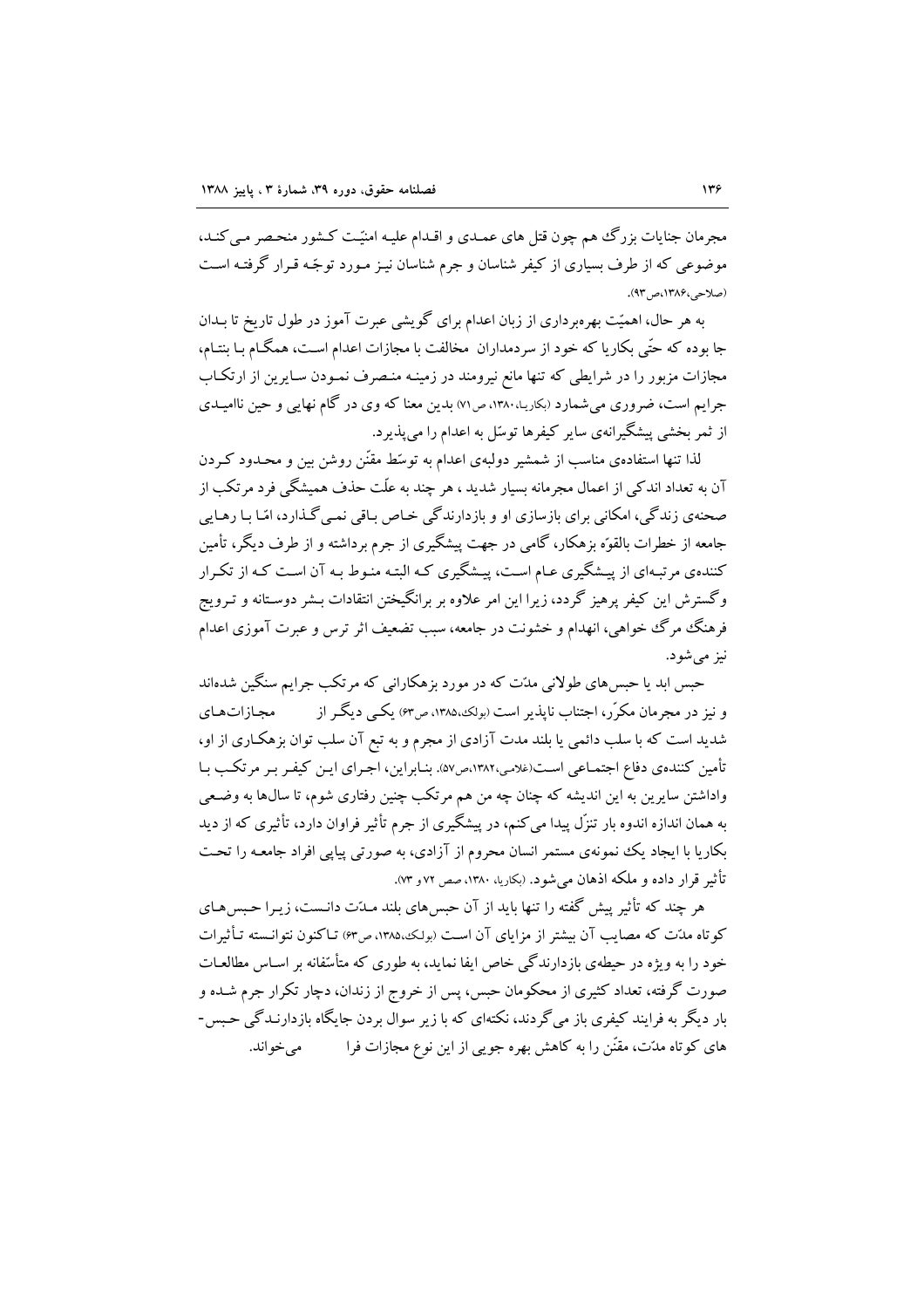گذشته از لزوم توجّه مقنّن به چگونگی بهره جویی از نهاد شـدّت مجـازات و عـدم اسـتفاده از مجازاتهای غیر بازدارنده، از دیگر عواملی که پاری گر قانون گذاران در نیل به غایت پیشگیرانهی کیفرهاست، شدّت برخورد با مجرمان مکرّر است، به طوری که در تنظیم سیاست مقابله بـا تکـرار جرم، قانونگذران ایران در دورههای مختلف تحت تأثیر اندیشهی بازدارندگی قرار داشته و بر این اساس تلاش نمودهاند تا با اتّخاذ معیارهایی مختلف در مقابـل تکـرار کننـدگان جـرم شـدّت عمـل نشان دهند، سیاست شدّت عملی که در قالب افزایش مجازاتها بروز کرده است (غلامی،۱۳۸۲، صص ۸۳ و ۸۴)، چرا که از تکاب مجدّد جرم ، نشان از آن دارد که مجازات اولیّه و شدّت آن به لحاظ عدم برابري با سود بزه، قادر به مرعوب ساختن مرتكب نبوده است، لذا طبق نظريّـه بازدارندگي،شــدّت برخورد با چنین مجرمانی به منظور حرکت در جادّه پیشگیری امری ضروری است.

تناسب مجازاتهای مقرّر با جرایم مربوط و نیز تفاوت مابین مجازات جرایم سبک و سنگین در راستای سیاست جنـائی افتراقـی، یکـی دیگـر از لـوازم کارقـانونی بـرای بازدارنـده گردانیـدن مجازاتهاست، بدین معنا که همانگونه که بنتام عنوان کرده است، شـدّت کیفـر بایـد بـه میزانـی باشد که مجرم را از منافع حاصل از ارتکاب جرم روی گردان نماید، لذا ما بین منافع عمل مجرمانه و مجازات تعیینی برای آن عمل، بایستی تناسب برقرار باشد.از طرف دیگر سیاست جنـایی افتراقـی حکم می کند که از تساوی مجازات در بین جرایمی که از شدّت و ضعف برخوردار بوده و میـزان سود متفاوتی را نصیب مرتکباًنشان می کنند، پرهیز شود، زیرا این امر، گشایندهی دروازه ارتکـاب جرايم شديدتر است، چرا كه با اين شرايط، ارتكاب جرم سنگين تر تفاوتي در وضعيّت مرتكب و زیان متوجّه او ایجاد نمیٖنماید، نکتهی ظریفی که توجّه بیش از بیش مقنّن را میطلبد.

از سوی دیگر، رفع ضعف و کاستی قوانین نیز در پیشگیری از جرم، جایگاه ارزشمندی دارد.به عنوان نمونه یکی از جرایمی که در کشور ما با وجود ضرر رسانی به اقتـصاد، از خـلأ قـانونی رنـج می برد، قاچاق کالاست، خلأ قانونی که با تجویز مجازاتی نسبتاً سبک و برقـراری زیـانی کمتـر از سود حاصل از قاچاق، توان مبارزه کارآمد با این بزه را ندارد (رضائی،۱۳۸۷).

از دیگر زمینههایی که ضعف قوانین درآن مشهود است، معضل قتلهای ناموسبی است کـه از مشکلات جامعهی امروز ایران است، چرا که در این بین مـوادی از قـانون بـه کمـک مـی آینـد، تـا کسانی که مرتکب چنین قتلهایی میشوند از مجازاتی سنگین رهایی یابند، به عنوان نمونه مـادهی ۶۳۰ ق. م. ا، آشکارا مستعد بستر سازی قتلهای ناموسی است و یا مادهی ۲۲۰ ق.م. ا در بسیاری از موارد هموارکننده مسبر قتل فرزندان- به ویژه دختران – به صرف کوچک ترین سوء ظُنی است.

نکته دیگر آن که، مقبولیّت عمـومی اعمـال مـورد جـرم انگــاری و هــم چنــین مردمــی بـودن مجازاتها ، نیز تأثیراتی شگرف در مسیر تحقّق نظریّه بازدارندگی دارند، بدین معنـا کـه مقـنّن در حين تنظيم مواد قانوني و معرّفي جرايم و مجازاتها بايستي با لحاظ افكار عمومي اقدامات خود را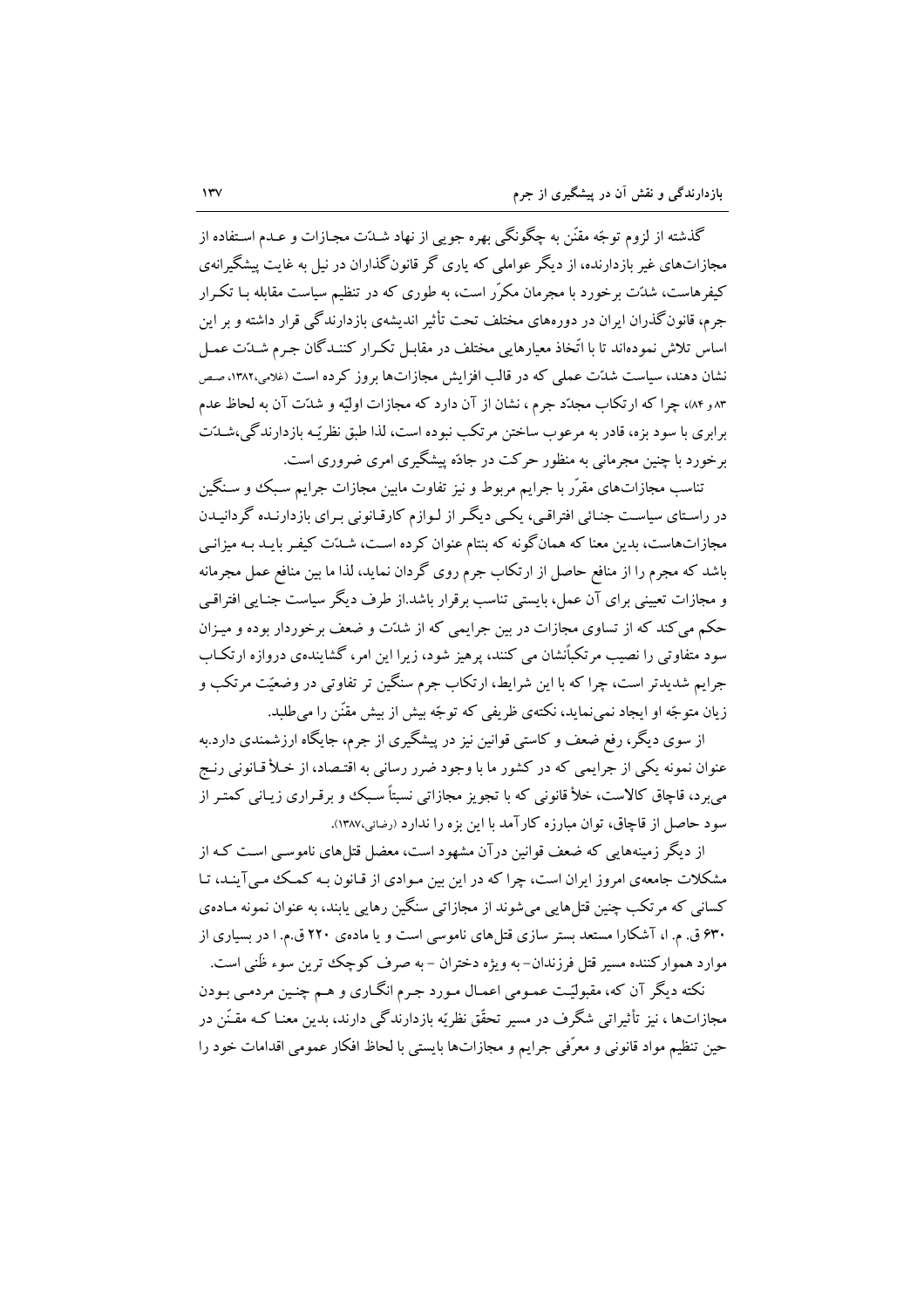جهت دهد، لذا نهادن نام جرم بر اعمالي كه تجسّم حقوق فردي مردم بوده، با پایان ناپـذیر نمـودن فهرست ممنوعیّتها و تولید بیش از حدّ قوانین نه تنها در کاهش نرخ جرایم موثّر نبوده، بلکه خود موجد بزهکاری است، بنابراین برای کاهش جرایم باید از میزان قوانین و محـدودیّتهـایی کـه بـر آزادی بر چسب مجرمانه مے زنند، کاست و موتـور تولیـد جـرم را از رشـد بـی رویّـه بازداشـت (فلانکان،۱۳۸۴، صص ۱۶۱ تا ۱۶۵)، نکتهای که متأسَّفانه با وجود حدود ۲۰۰۰ عنوان جرم تعریف شـده در مجموعه قوانین کشورمان نادیده گرفته شده است (www.Aftab.ir). چـرا کـه تـورّم جـرم|نگـاری و اطلاق عنوان مجرمانه بر اعمالی که از دید جامعه به هیچ روی بزهکارانه تلقّـی نمـی گردنـد، سـبب تضعیف اعتبار جرم انگاری اعمال واقعاً مجرمانه در ذهن اجتماع است، امـری کـه بـا کـاهش بـار ارعابی مجازاتها، سبب عـدم تمایـل مـردم بـه یـاری رسـانی در کـشف جـرایم شـده و مجـازات مرتکبان چنین اعمالی را نیز ناعادلانه جلوه می دهد، مسألهای که متعاقب سیاست تنظیم مجـازات-های بیش از حد خشن از نظر عموم نیز رخ میدهد. بدین سان، جرمانگاریهای غیـر کارشناسـانه، گشاینده دروازه بزهکاری در برابر کسانی است که بی جهت به لحاظ اقدام به اعمالی که در واقع امر، غیر مجرمانه هستند، برجست مجرمانـه دریافـت نمـوده و منحـرف قلمـداد گردیـدهانـد (والـک لیت،۱۳۸۶،ص۴۸) و این موضوعی است که در تقابل با هدف پیشگیری است.

از این رو استفادهی مناسب از نهاد جرم زدایی در معنای زوال عنوان مجرمانهی عمـل و سـلب صلاحیّت اعمال ضمانت اجرا نسبت بـه شـکل خاصّـی از رفتـار از نظـام کیفـری (شورای اروپـ۱۳۸۴، ص۱۰»، کمکی شایان در پیشگیری از جرایم دارد. از سویی دیگر نباید از ایـن نکتـه غافـل بـود کـه وضع قانونی که به علّت قرار گیری در مسیر خلاف افکار جامعه و تحوّلات روز، مورد التفات قرار نمی گیرد، آسیب برانگیزتر از عدم جرمانگاری یک ععمل است، زیرا این چنین، ارزش عمل قانون-گذار در نگاهی کلّی مورد خدشه قرار گرفته و اثر بازدارندگی سایر مجازاتهـا را نیـز مـانع مـی-گړ دد.

بهره گیری از نظام مجازاتهای شناور به معنای تعیین حداقل و حداکثر برای مجازاتها و هـم چنین استفاده از چند مجازات به صورت تخییری در مورد یک جرم بـا کمـک بـه مقولـهی فـردی کردن کیفرها ، گامی موتّر در تأمین هدف پیشگیرانه مجازاتهاست، چـرا کـه افـراد مختلـف بـه لحاظ برخورداری از ویژگیهای متفاوت فردی، اجتماعی، مادی و معنوی از انواع مجازاتهـا بـه گونههایی متفاوت تأثیر می پذیرند، لذا مجازاتی همچون جزای نقـدی کـه بـرای اقـشار فرودسـت جامعه بازدارنده است، هرگز نسبت به متمولیّن و طبقات بالا دست اجتماع چنین کـارکردی را دارا نیست (شیری، ۱۳۸۵،ب،ص۱۶۱). بدین ترتیب مقنّن در جهت پیشگیرانه نمودن کیفرها نسبت به همگان، نباید تنها به یک مجازات محدود باشد، امری که فـرای تخطّـی از اصـول عـدالت، سـبب انحـصار تأثیرات ارعابی کیفرها به قشری معیّن از جامعه می شود. نکتهای دیگر که از مقتضّیات مـسلّم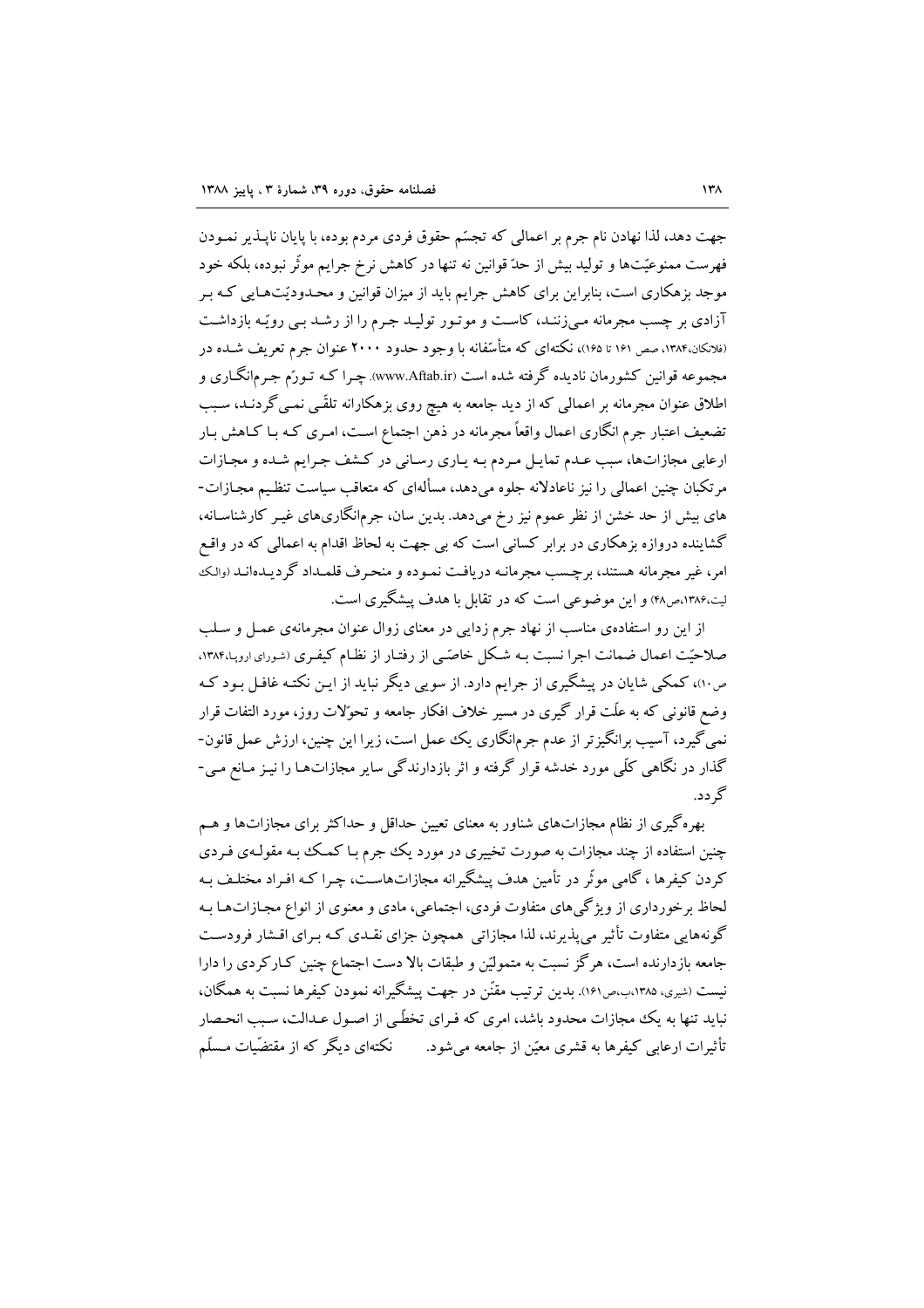در زمینهی پیشگیری کیفری است، همانا تصویب قوانین نوین و متناسب با نیازهای جامعـه و انـواع جدید بزهکاری است، بدین معنا که مقنّن تیزبین بایستی گام به گام با مجرمان پیش رفتـه و در هـر مرحله واكنشى مناسب در قبال كنش هاى مجرمانه آنان از خود نشان دهد، زيرا تأخير، بين يبدايش گونههای نوین جرایم و تعیین ضمانت اجراهای کیفری، ترغیب گر ورود تعـداد بیـشتری بـه گـود یز هکاری است.

در انتها نبایستی از توان مندی اهرم اخطـار و تحـذیر-بـه معنـای آگـاهی عمـومی از قـوانین و کیفیّت جرایم و مجازاتها- غافل ماند، رویکردی که بخشی از هدف بازدارندگی عام در اجتماع را جامهی عمل می پوشاند، زیرا تا زمانی که افراد از غیر قانونی بـودن برخـی اعمـال آگـاه نباشـند، نمی توانند از ارتکاب آن هراس داشته باشند، لذا اعلام رفتارهای مستحق مجازات از یک سو برای مجرمان بالقوّه اخطار آمیز است و از سوی دیگر با ارائهی اطّلاعات لازم به بزهدیدگان بـالقوّه ،در کاهش بزهکاری، مؤثّر است.هم سو با این دیدگاه است که برخی از قانون گذاران با التفـات ویـژه نسبت به «حقّ دانستن مردم» طرفدار تصويب قوانين ،ضمن ارائهي اطِّلاعات لازم راجع به برخي از مجرمان به جامعه هستند، که بدین سان با تیر پیکـان آگـاهی عمـومی، دو هـدف افـزایش ضـریب می روند، نـشانه گیـري کـه بـه هـدف امنیّت عمومی و کاهش امکان ارتکاب جرم را نشانه پیشگیری از جرم، اصابت خواهد نمود (غلامی،۱۳۸۲، صص ۶۰ و ۶۱).

بنابراین، مسیر کنونی اطّلاع رسانبی رسانههای گروهی به ویژه مطبوعات که بیـشتر متمرکـز بـر بیان انواع جرایم رخداده هستند، بدون آن که اغلب اوقات در ادامه سخنی از مجازات فرد مرتکب به میان آوردند، مسیر مطمئنی برای تأمین تحذیر عمومی نیست، لذا در اکثـر مـوارد، مـردم جامعـه يس از مواجهت با اخبار گونـاگون جـرايم در صـفحات حـوادث، در انتهـا بـا مـشاهده ي عبـارت «مجرمان تحویل مقامات قضائی شدند» در جریان مجازات مجرم که ذکر خبر مربوط به آن، هم به لحاظ عبرت آموزي و هم تشفّي قلب مظلومان و آرامش روحي جامعه موثّر است، قرار نمي گيرند، موضوعي كه بعضاً باعث ايجاد اين تلقّي مي گردد كه مجرمـان بـه مجـازات مقـرّر قـانوني خـويش نمی رسند، یعنی پیدایش طرز تفکّری که تلاشهای پیشگیرانه را با بن بست جدّی مواجه میسازد. بنابراین، اشارات اخطارگونه به شهروندان چه از طریق مطبوعات و چه از طریق سایر رسانههای گروهی مثل رادیو و تلویزیون و به ویژه از طریـق زیـر نـویس۵عـای کوتـاه و گویـا در برنامـه هـای

پربیننده و یا حتّی ارسال پیامک (sms) به روی تلفـنهـای همـراه و یـا توزیـع بروشـورهایی در ایـن زمینه، با معرّفی جرایم و به خصوص مجازات ، از ره بازدارندگی به پیشگیری خواهد انجامید.

دوم- عرصهي قضائي.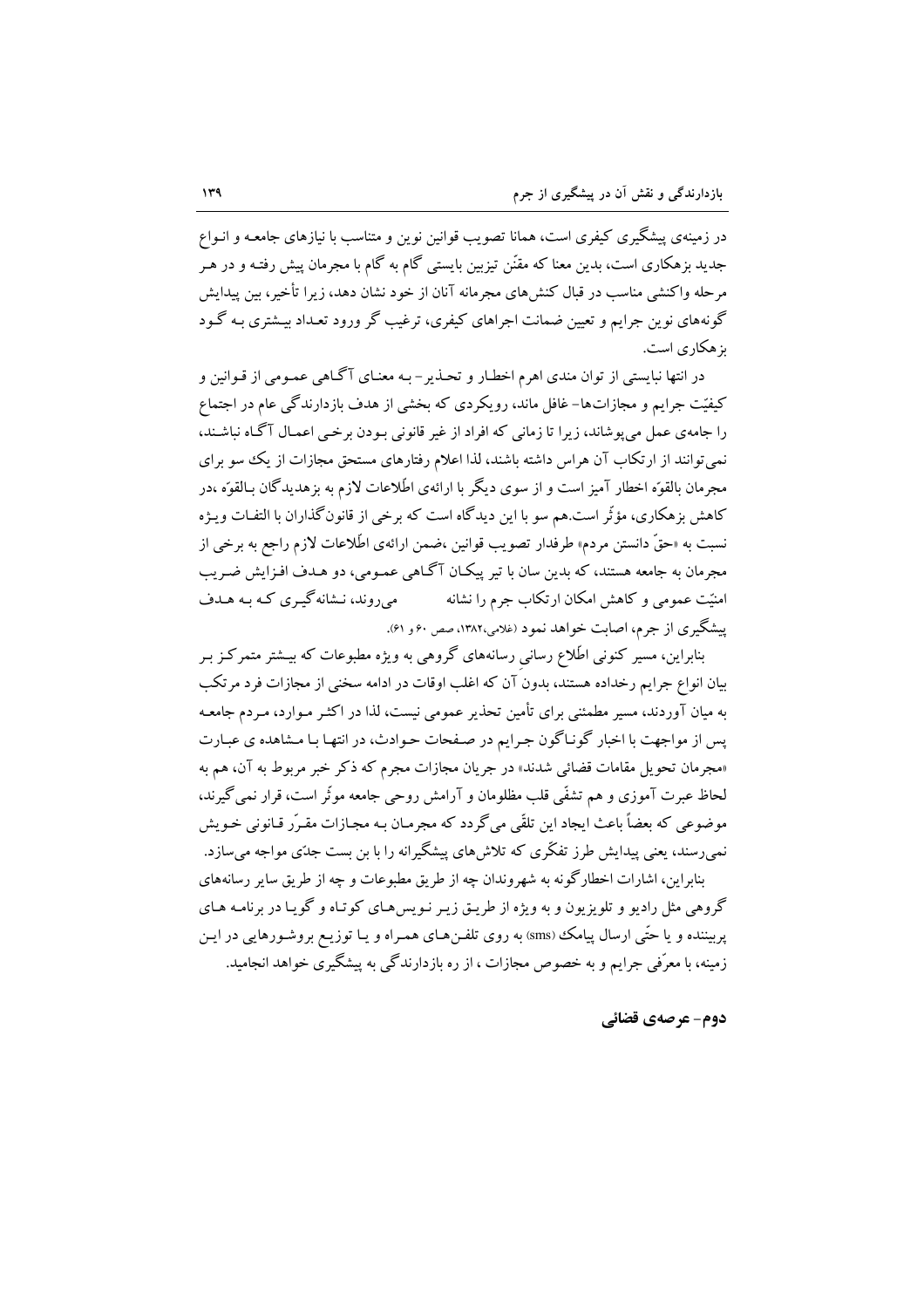قوه ی قضائیه، که در راستای نظریّه تفکیک قوا، از حقّ حل و فصل دعـاوی و مرافعـات مـردم برخوردار است، جایگاهی ویژه در پیشیرد اهداف سیاست جنائی یک کشور داراست، نکتهای کیه به موجب آن قانون اساسی کشورمان نیز در قالب اصل ۱۵۶ خویش، یکی از وظایف نهاد مـذکور را کوشش جهت پیشگیری از جرم و اصلاح مجرمان معرّفی مبی نمایـد، پیـشگیری کـه در محـاکم قضایی از بعدی کیفری برخوردار بوده و با رویکردی واکنشی در صدد جلوگیری از ارتکاب جرم و به طور ویژه ممانعت از تکرار جرم است که این امر از یک سو در گروی صـیانت از ابهـت بـت مجازاتها از راه استفادهٔ به جا از آنان به منظور تأمین ارعاب عمومی و از سـویی دیگـر وابـسته بـه فراهم آوری ارعاب خاص از طریق کاربرد ضمانت اجراهای کیفری مـوثّر بـر مجرمـان اسـت. بـه عبارتی اجرای قانون در عمل از خود قانونگذاری مهمتر است، زیرا اجرای قانون تأثیر پیشگیرانه-ای را که بالقوّه در حقوق کیفری وجوددارد، به فعلیّت می رساند (شورای اروپا، ۱۳۸۴ ،ص۹۱).

به عبارتی مبی توان گفت، پیشگیری قـضایی عبـارت است از اقـدامات دسـتگاه قـضائی در خصوص مجرمان و استفاده مناسب از قرارهای تـأمین و ضـمانت اجراهـا و جلـب اعتمـاد عمـومی نسبت به نهادهای عدالت کیفری (شیری،۱۳۸۶،ج، ص۱۹) و در ایـن بـین، یکـی از اهـرمهـای کارآمـد، انگشت نهادن بر مسأله بازدارندگی مجازاتها است.

هر چند که موضوع بازدارندگی به همین سادگی به سرانجام مطلوب نرسیده و برخاستن هدف پیشگیری از بطن مجازاتها با پیچیدگیها و ظرافتهـایی چنـد همـراه اسـت. بـدین سـان دسـت اندرکاران امر قضا باید با تفَّقه و توجّه بیش از پیش، درتحقّق غایت پیشگیرانه کیفرها کمـر همّـت بسته و هنرمندانه درعملکرد خویش، ریزبینیهایی را لحاظ کنند، ریزبینیها و رعایت نکـات فنّـی که از مهمترین آنها توجّه به مقوله فردی کـردن کیفرهاسـت، یعنـی انطبـاق کیفرهـای مختلـف بـا روحیّه، اخلاق و شخصیّت هر یک مجرمان، نظامی کـه از قـرن نـوزدهم مـیلادی بـه بعـد مـدّ نظـر متفکّران قرار گرفته و در قرن بیستم بـه نتـایج مطلـویی منتهـی گردیـده اسـت(صلاحی،۱۳۸۶، ص ۳۴)، نتایجی که در قالب صدور مناسب ترین و عادلانه ترین حکـم نـسبت بـه بزهکـار متبلـور مـی شـود (بولک،۱۳۸۵، ص۱۰). بدین سان در پیشگیری قضایی علاوه بر ضرورت رعایت تناسب بین بزه و کیفـر به ویژه در حالت تکرار جرم، ملاحظهی تناسب کیفر تحمیلی با فـرد مرتکـب، نیـز نیـازی اجتنـاب نايذير است.

یس توجّه به منزلت فردی و اجتماعی مرتکبان کلید حل این معّما خواهد بود، کلیدی کـه هـم در ارعابی ساختن کیفرها و هم اصلاحی نمودن آن ها بسیار تأثیر گذار است، هر چند که متأسّفانه، بحث تشکیل پروندهٔ شخصیّت مجرمان−که گام اولیّه در فردی ساختن کیفرهاست−در کشورمان با بی مهری مقّنن روبرو گردیده است، به طوری که بر اساس مادهٔ ۲۲۲ قانون آئین دادرسی کیفری ، این ضرورت به فرآیند رسیدگی به جرایم اطفال بزهکـار، آن هـم بـه صـورتی اختیـاری منحـصر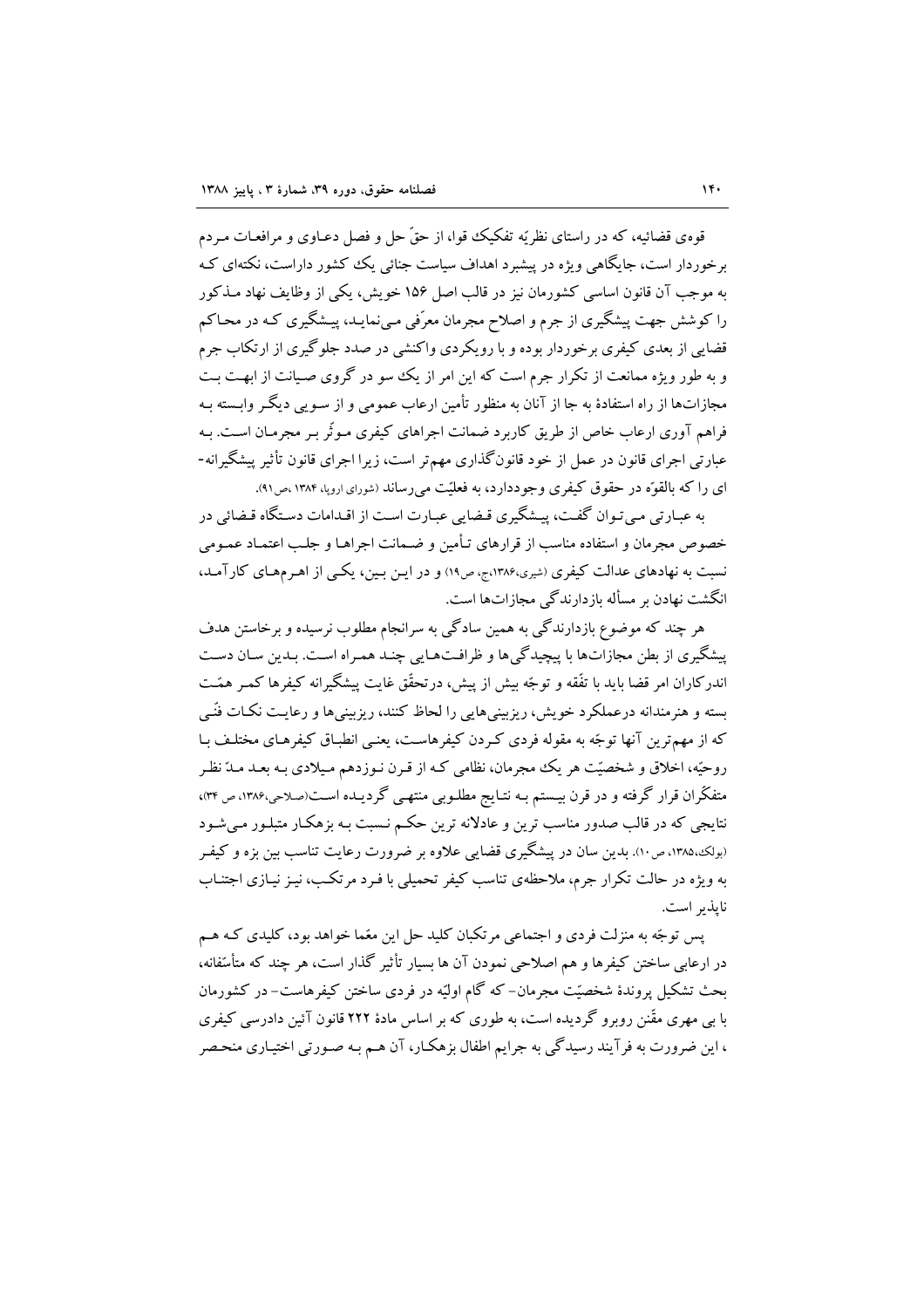گر دبده است این در حالی است که به واسطه اهمیّت موضوع، تشکیل پرونـدهٔ شخـصیّت، بایـستی اجباري بوده و نيز نسبت به تمامي مرتكبان تعميم يابد.

بدین سان، به رغم آن که مقوله تشکیل پروندهٔ شخصیّت، نیازمند صرف هزینههایی چند است، اما ثمرات مطلوب آن به حدّي است كه سياست جنايي ما را از انسداد و سرگر داني رهايي خواهـد بخشید (نجفی توانا،۱۳۸۷) بنابر این قاضبی باید از داروی مجـازاتهـای حـبس، جـزای نقـدی، شـلاّق و مجازاتهای اجتماعی به درستی و به جای خود استفاده کند، یعنی با تهیّه نسخههایی جداگانه برای هر یک از مجرمان، مجازاتی را برای آنان برگزیند که قابلیّت نمایش جلوههای ارعاب و عبـرت را داشته ىاشد.

به همین علّت است که حبس گرایی که متأسّفانه در عملکرد قضات به چشم می آید، تا کنـون نتوانسته در تأمین اهداف جرم ستیزی موفّق عمل نماید، زیرا ورود به زندان علاوه بر زایـل نمـودن هراس مجازات حبس و حرکت در مسیر مخالف بازدارندگی عام، به علّت عدم تحقّق بازدارندگی خاص در برخی موارد، شیوهای مؤثّر نمی باشد. بدین معنا که محبوس کردن، همواره تضمین کنندهٔ افزایش هزینههای بزه در مقابل همه بزهکاران نیست، به طوری که مطابق آمار ، تعداد قابل توجّهی از مجرمان، دارای سابقه قبلی بوده و بارها طعـم زنـدان را چـشیدهانـد، واقعیّـت تلخـی کـه تحـوّل ساز و کار های های کیفر ی دستگاه قضا را می طلبد.

مطلب دیگر آن که صرف سلب آزادی از مجرمان کافی نخواهد بود، تـا از تکـرار جـرم آنـان ممانعت به عمل آید ودر همین راستاست که، اجرای برنامههای اصلاح و تربیت از ابزارهای مکمّل است (محسنی،۱۳۸۲،ص ۶۹)، بدین معنا که تولُّد اثرات ارعابی زنـدان در گـروی توجّـه بـه برنامـههـای اصلاحی است، بدین سان دنبال کردن خط مشی پیشگیری در مجازات حبس مستلزم برنامـهریـزی صحیح در فضای داخلی زندانهاست، برنامهریزی که از یک سو معطوف به جداسازی مجرمان بـا توجّه به سن و سابقه و نوع جرم بوده و از سویی دیگر ناظر به کاربرد ابزارهای آموزش محور است و در این بین به طور خاص ممانعت از جامعه پذیری زندان «سندروم میلههای زنـدان» ، اهمیّتـی دو چندان دارد، یعنی ساز و کاری که با تحوّل ماهیّت زندان از محل پارکینگ انـسان۱هـا بـه درمانگـاه بیمـاران در صـدد پیـشگیری از تأثیرگـذاری خـرده فرهنـگ خحـاص زنـدان بـر زنـدانیان اسـت (بولک،۱۳۸۵،ص۱۳).

یس نتیجه آن که در صورتی که از مجازات سالب آزادی ، متعاقب شناسایی روحیّـه مجرمـان در موارد لزوم و در فضایی مناسب استفاده شود، به دلیل سلب آزادیهای فردی از زندانی، موجب تنبّه و تنبیه وی گردیده (صلاحی،۱۳۸۶،ص۳۵) و مجرم مزبور را بـه لحـاظ واهمـه تجربـه مجـلدّد چنـین محرومیّتهایی از بزهکاریهای مکرّر باز خواهد داشت، البته مجرمی را که سلب آزادی برای وی به علَّت دارا بودن ارتباط اجتماعي قوى و ييوند با جامعه (از طريق اشـتغال، آمـوزش و خـانواده) و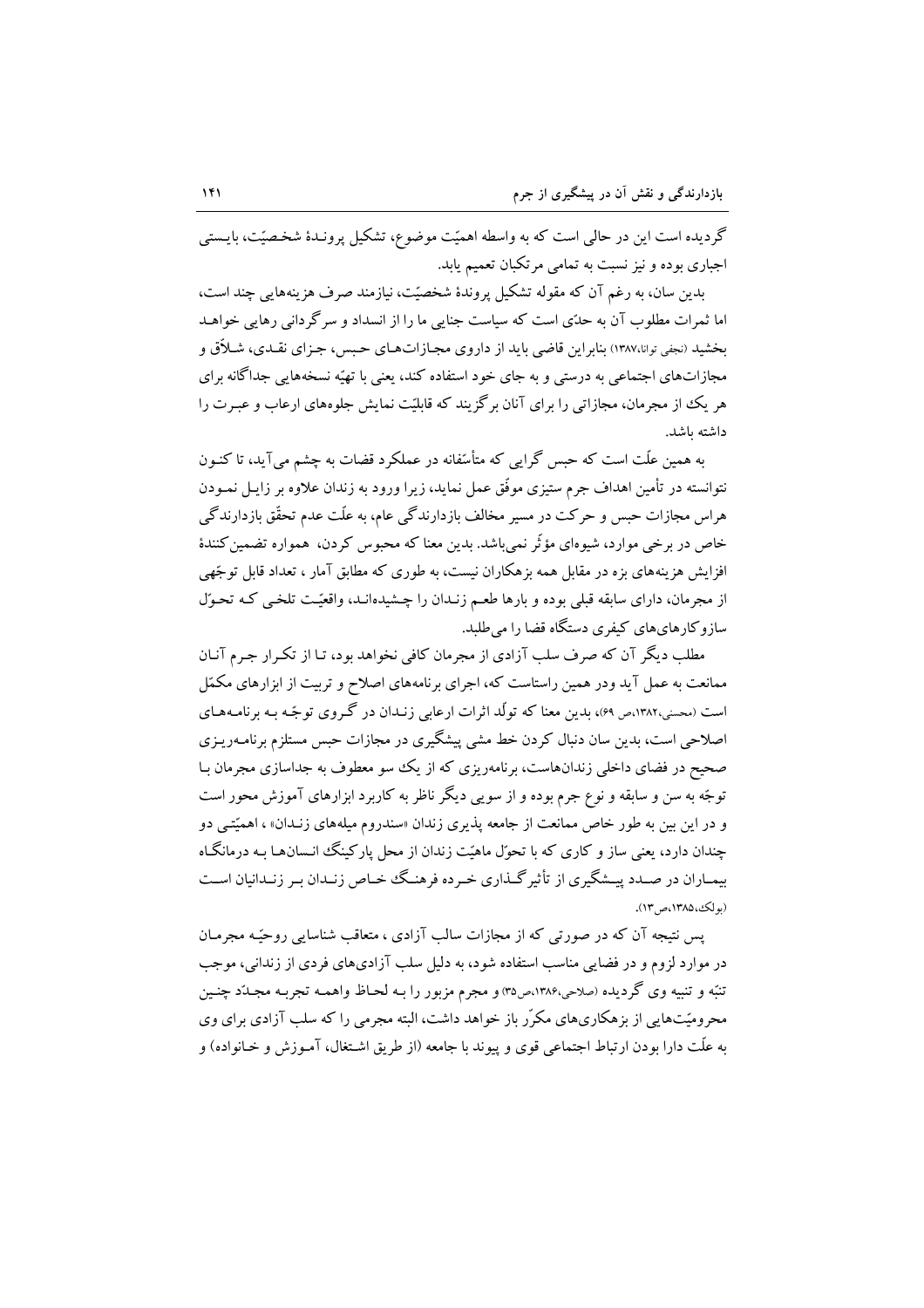بهره مندي از مدارج اخلاقي، هزينه بر و طاقت فرسا محسوب مي شود، نه بزهكـاري را كـه چيـزي برای از دست دادن ندارد و حتّی به دلیل برخورداری از جا و مکان و خوراک وو پوشاک از زندان استقبال می کند.

بنابراین، قضات باید با دلسوزی بیش از پیش و دخیل نمودن دیدگاههای تخصّصی، ابهّـت دژ زندان را حفظ نمایند، زیرا در بسیاری موارد عدم تجربه حبس، از تجربه آن ارعابی تر است و ایـن چنین است که توسّل به مجازاتهای جایگزین حبس به ویژه در مورد اطفـال و نوجوانـان بزهکـار راهگشا خواهد بود، جایگزین هایی که با دستهبندی در دو قالب جایگزین های سنّتی و نوین حسن، علاوه بر آن که فراهم آورندهٔ یدی گشوده برای قاضی بوده و فاقد معایب زندان هستند، هم چنین نقشی تأثیر گذار در حفظ بعد ارعابی زندان خواهند داشت (ر ک آشوری، ۱۳۸۲،از ص ۱۱۱ تا آخر).

نکته دیگری که در ارتباط با تضمین اثرات ارعابی مجازات زندان مطرح است، همانا تفکیک محکومان و متهمان از یکدیگر است، زیرا نگهداری متهمان در کنار محکومان علاوه بـر ایراداتـی که از حیث اصل برائت دارد، باعث اشاعه آثار سوء زندان نسبت به آنان شده (هاشمی شاهرودی،۱۳۸۶، ص۳۰ و نیز قبح و هراس زنـدان را در قبـال کـسانی کـه اساسـاً مجرمیّـت آنهـا احـراز نـشده، زايـل مى نمايد.

از دیگر اسباب تأمین بازدارندگی مجازات ها، بحث به حـداقل رسـانیدن اشـتباهات قـضایی از طریق آموزش حرفهای و تخصّصی قضات است، زیرا در نظام قـضایی کـه بـه علّـت عـدم کفایـت علمبي و حرف1اي قبضات آن، دامنــه اشــتباهات قبضائي گــسترده بــوده و بــه كــرّات در جريــان رسیدگیها، نابزه کردگانی نیز برچسب مجرمیّت دریافت دارند، پیـشگیری از جـرم، قربـانی بـیش نخواهد بود، زيرا عملي شدن ضرب المثل «آش نخورده و دهان سوخته» افزون بر آنكه اعتبار كلَّبي احکام صادره از دادگستری را زیر سوال میبرد و سبب سلب اعتماد مردمی از این نهـاد مـیشـود، دیگر انگیزهٔ چندانی را در شهروندان جهت پرهیز از درگیری با اعمال مجرمانه به منظور ممانعت از تحمّل برخوردهای کیفری باقی نمی گذارد. بدین معنا که خط قرمز پر رنگی را بر روی جنبـههـای ارعابی مجازات خواهد کشید، فاجعهای که البته در اعلام بی گناهی مجرمـان واقعـی نیـز بـه وقـوع مے پیو ندد.

نکتهای که برقراری نظام دادرسی عادلانه و حفظ حقوق شـهروندی از طریـق مبـارزه بـا فـساد دستگاههای قضایی را ضروری نشان میدهد، یعنی برقراری امنیّت قضایی برای شـهروندان، امنیّتـی که با کاهش تشریفات، رقم زنندهٔ دسترسی آسان بزهدیدگان به دادگاهای صالح جهت دادخواهی و ارائه مشاورههای حقوقی لازم به آنـان اسـت (بابـایی، ۱۳۸۶،ص۱۶). فرآینـدی کـه بـا احقـاق حقـوق بزهدیدگان ، همواره محرّک آنان به منظور طرح شاکایاتشان در محاکم دادگستری است و ایـن-گونه به دنبال افزایش احتمال محکومیّت تمامی مجرمان و اجرای عدالت و قانون درمـورد آن هـا،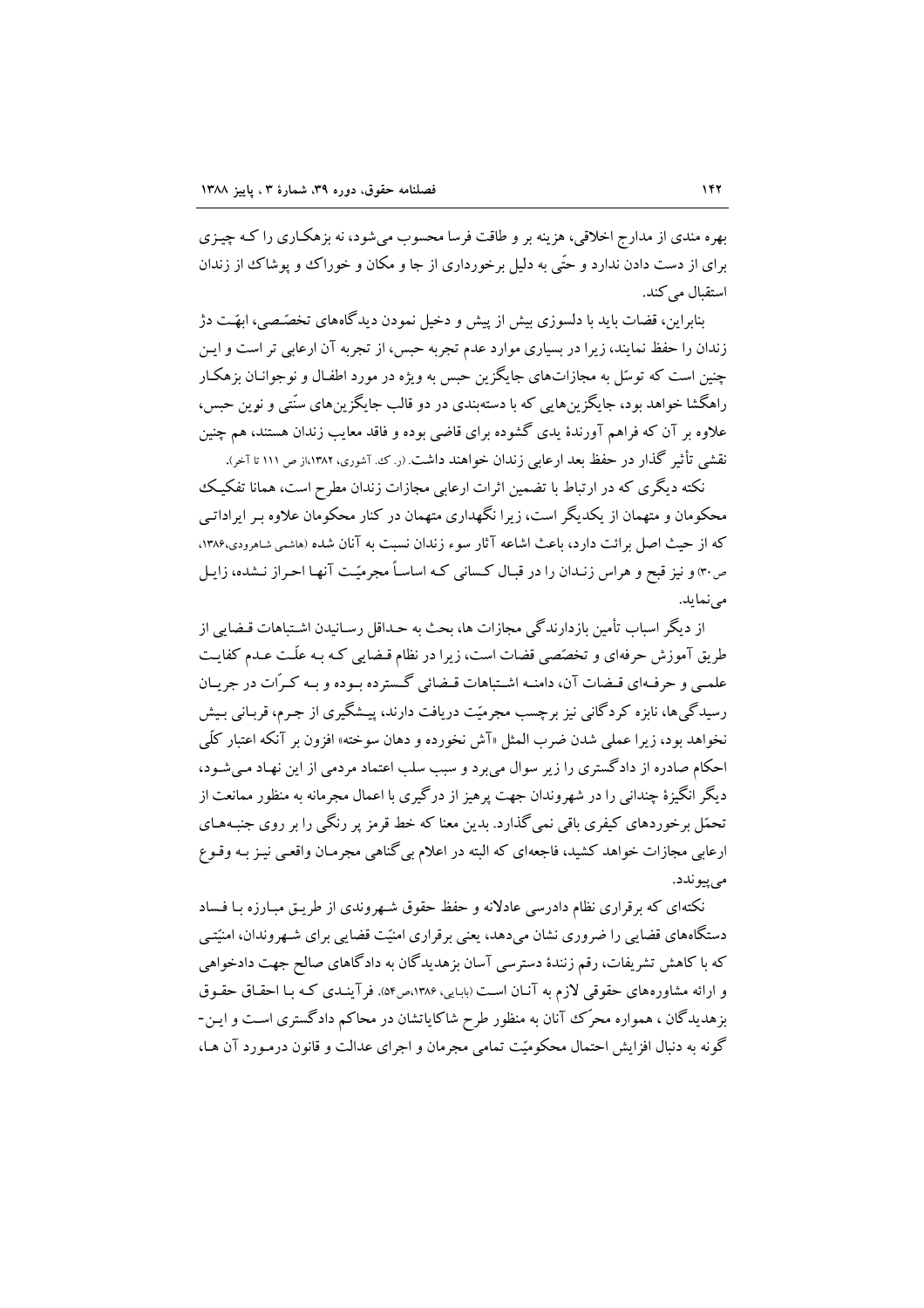مدد رسانی بزرگ در پیشگیرانه ساختن مجازاتهاست، زیـرا در صـورتی کـه مـواد قـانون جـزا و مجازاتهای مقرّر در آن صرفاً جنبهای تزئینی و غیر اجرائی به خود بگیرند و به عنوان بلوف مقنّن رخ نمایانند، مقوله پیشگیری کیفری هرگز در عمل کاربردی نخواهد شد.

یکی دیگر از ضروریّات مهمّ کار قضایی دراین مسیر همانا التفات به حتمیّـت و قطعیّـت یـا بـه عبارتی گریز ناپذیری کیفرهاست، زیرا حتمی بودن عقوبتی معتدل، همیشه تاثیری شدیدتر از ترس از مجازاتی موحش که امید رهایی در آن راه دارد، به جا می گذارد. چرا که هنگامی کـه گریـز از کیفر محال است، ملایم ترین رنج ها، روح بشر را متوحّش می کند، در حالی که امیـد، رفتـه رفتـه تصوّر جانکاه ترین رنجها را از ذهن دور میسازد. بنابرین استفاده مکرّر از نهـاد عفـو بـا مـصلحت جامعه سازگار نخواهد بود، زیرا متعاقب آن مردم درمی یابند که مجـازات، نتیجـه ضـروری اعمـال مجرمانه شان نیست و بدین سان امید فریبنده رهایی از کیفـر در نهادشـان پـرورش مـی یابـد (بکاریـا، ۱۳۸۰، صص ۸۶ تا ۸۸. تسریع دادرسی و شتاب در اجرای کیفرها، از دیگر اهرمهای اجـرای عـدالت و گام نهادن در میدان وسیع پیشگیری است، زیرا کوتاه شدن زمان ارتکاب جرم و اجرای مجـازات، گرد هم آمدن مفاهیم جرم و کیفر را در ذهن و جان مجرم نیرومندتر می کنـد، بـه گونـهای کـه بـا یادآوری جرم و تصمیم احتمالی بر انجام آن، ناخودآگاه مجازات نیز در برابر دیدگان جـای مـی-گیرد، به طوری که بکاریا در این باره میiویـسد: «اگـر بخـواهیم کـه در ذهـن خـشن فرومایگـان، منظرهٔ دل فریب دستاوردهای جرم با تداعی مفهوم کیفر تعادل یابد، بسیار مهم است کـه کیفـر در تعاقب جرم به اجرا درآید، فاصله زمـانی بـین ایـن دو، جـز گـسیختگی دائمـی ایـن دو تـصّور اثـر ديگر ي ندار د» (بکاريا، ۱۳۸۰، صص۸۴ و۸۵).

بنابراین، تأمین سرعت رسیدگی در محاکم دادگستری، نیازی غیر قابل انکار است، نیـازی کـه موانع بسیاری در راه تأمین آن قرار دارد، بـه عنـوان نمونـه یکـی از عوامـل طـولانی شـدن جریـان دادرسیها، در کشور ما، مدّت زمانی است که صرف ارسـال پرونـده بـه مراجـع مختلـف و انتظـار برای اعلام نتیجه از سوی آن ها می شود، که خوشبختانه بـرای جلـوگیری از ایـن معـضل، ریاسـت محترم قوهٔ قضائیه در بخشنامهای خطاب به واحدهای قضایی سراسر کشور تأکید کردهاند که «جـز در مواردی که به موجب قـانون یـا آیـین نامـه اجرایـی آن و یـا شـرح وظـایف سـازمانی، مطالبـه پروندههای قضایی مجاز شناخته شده است، از فرستادن پروندهها نزد مرجع مطالبه کننده خـوداری شود و در فرستادن پرونههای جریانی نیز ترتیبی اتخاذ شود که باعث تأخیر و تجدید جلسه و اطاله دادرسی نگردد»، راهکاری که در کنار اطلاع رسانی از سوی رسانهها همچـون صـدا و سـیما و مطبوعات و نشریّات نقشی چشمگیر در تسریع فرآیند دادرسی دارد، زیرا این دستگاه هـای اطّـلاع رسان از راه آشنا نمودن مردم با قوانین حقوقی و روند دادرسی، سـهمی بنیـادین در کـاهش اطالـه دادرسی دارند (هاشمی شاهرودی،۱۳۸۶، صص۲۸و ۲۹).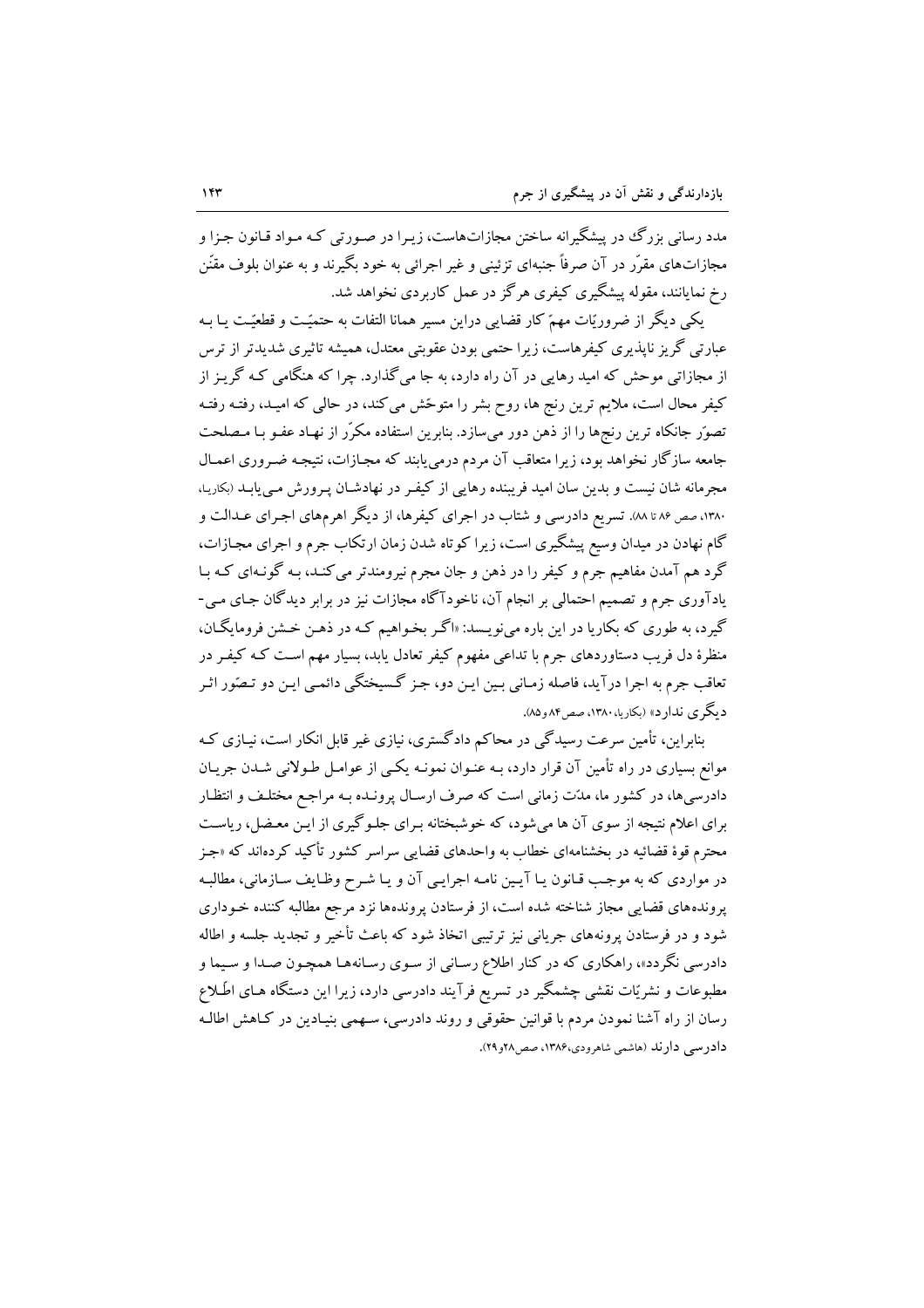سرعت اجرای کیفر نیز هم پایه تسریع دادرسی حایز اهمیّت است، چرا کـه طـولانی گردیــدن زمان مابین صدور حکم محکومیّت و اجـرای آن بـا زوال رشـته پیونـد بـین جـرم و مجـازات، در تغایری آشکار با هدف پیشگیرانه کیفرهاست، به طوری که حتّی گاه درک چراپی تحمّل مجازات برای خود مجرم نیز دشوار میشود، مطلبی که علاوه بر ناعادلانـه جلـوه دادن اجـرای مجـازات بـر مرتکب – به علت فراموشی جرم ارتکابی وی دراذهان عموم- مشوّق بزهکاران در ارتکاب جرایم است. بدین روی اثر بازدارندگی مجازاتها بر سایرین تا حدّ زیادی وابسته به آن است کـه بـا چـه اطمینان و سرعتی اعمال شود، به نحوی که اگر هر مجازاتی از طرف جامعه در قالب یک بلـوف و به صورت ببری کاغذی شناخته شود، معنایش را از دست داده و اثراتش فروکش خواهد کرد.

علاوه بر تمامی مطالب پیش گفته، عـاملی کـه در مـسیر پیـشگیری از بزهکـاری تکیـه زدن بـر ستون مجازاتها را قابل اعتمـاد مـي نمايانـد، همانـا انتخـاب شـيوهٔ مناسـب و كارآمـد در اجـراي مجازاتهاست، انتخابی که از سوی دست اندرکاران قوهٔ قضاییه صورت می پذیرد و مسألهای ک بحث جدال برانگيز اجراي علني مجازاتها به ويژه اعدام را پيش مي كشد.

رویکرد اجرای آشکار کیفر از دیرباز در عرصه حقوق جزا مطرح بوده است، چرا که گروهی از اندیشمندان را عقیده بر آن بوده که ترهیب، اخافه و برانگیختن رعـب، مـستلزم نمـایش اجـرای مجازات در جوی آکنـده از خـوف و وحـشت و حـضور افـراد درصـحنه اجـرای مجـازات اسـت (ار دیبلی،۱۳۸۶، ص ۳۹۹).

بدین سان مسأله اجرای علنی مجازاتها در طول سالیانی متمادی، صـورتی جنجـال آفـرین بـه خود گرفته است، هر چند که این مناقشه اکنون در سطح دنیا در اکثریّت کشورها پایان یافته است و امروزه با پیروزی به حقٌّ مخالفان این سنّت، اجرای علنی مجازاتها اعم از اعدام به لحـاظ نتـایج منفی برخاسته از آن امری غیر معقول و نکوهیده در عرصه بینالمللی تلقّی می گردد، ولی با وجـود این در سال های اخیر بارها شاهد اجرای مجازاتها به ویژه اعدام در ملأعام در کشورمان بودهایـم، حرکتی که با اعلام رضایت مندی برخی ازصاحب نظران و مسوولان نسبت بـه آن مـورد پـشتیبانی قرار گرفته است.

هر چند که در کنار این عـلهٔ از موافقـان اجـرای آشـکار اعـدام درکـشورمان، همـواره گـروه کثیری بوده و هستند که روشن بینانه با حرکت مزبور به مخالفت جدّی پرداختهاند، تا جایبی که هم سو با همین مطلب و به عنوان یک گام بلند، براساس بخشنامه نهم بهمن ماه (۱۳۸۶) ریاست محترم قوهٔ قضاییه، «اجرای احکام اعدام به صورت علنبی، تنهـا بـا موافقـت ریـیس قـوهٔ قـضاییه و بنـا بـر ضرورتهای اجتماعی امکان پذیر خواهد بود، هم چنین انتشار عکس و تصاویر مربـوط بـه اعــدام در رسانهها طبق مفاد این بخشنامه ممنوع میباشد» (روزنامه همشهری، ۱۱/۲۵/۵۶)، این بخشنامه که بیـانگر توجّه به جنبههای جامعه شناختی و جرم شناختی و روان شناختی اجرای حکم است، گامی مثبت و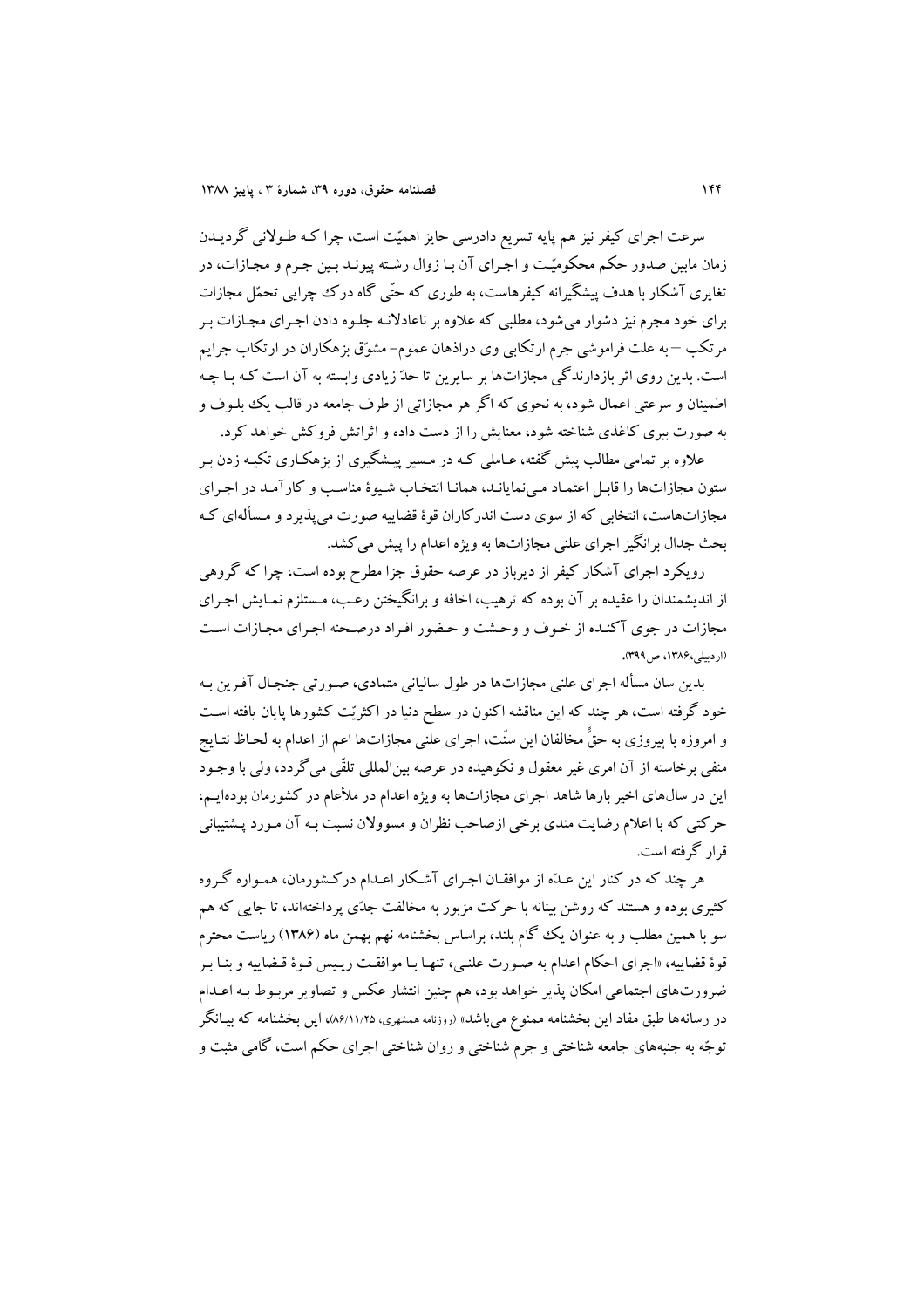رو به جلو ارزیابی می شود، زیرا از آن جا که مجازات اعدام در ردیف مجازاتهای خشن است، اجرای آن به صورت علنی همواره مورد انتقادات بـه جـای روان شناسـان و صـاحبان نظـران علـوم اجتماعی بوده است، انتقاداتی که خبر از تبعات منفی فراوان این شیوه در عرصههای داخلی و بین-المللي مي دهند.

بنابراین، ممانعت از اجرای اعـدام در ملأعـام را بایـد بـه فـال نیـک گرفـت، چـرا کـه نـه تنهـا بازدارندگی اجتماعی و اصلاح مجرمان و تسلّی بزهدیـده در پـی اجـرای حکـم اعـدام درملأعـام، محقّق نمی شود، بلکه آثاری معکوس در قالب نتایج سوء اجتماعی و روانی به دنبـال دارد، آثــاری که افزون بر نمایش چهرهای خشن از جامعه ایران برای جهانیان، سبب گسترش روحیّه خـشونت و تولید قساوت قلب در مردم جامعـه مـیشـود، امـری کـه سـبب توسـعه ایـن گونـه جـرایم شـده و بازدارندگی را بر باد خواهد داد، هر چند که مظلوم نمایی و قهرمان پروری معدومان اجرای علنبی اعدام را نیز نباید نادیده گرفت، تا جایی که ممکن است، برخی از افراد برای کسب اشتهار به این-گونه اعمال دست بزنند، حتّى اگر منجر به كشته شدن شان گر دد (بهرامى،۱۳۸۶).

لذا نباید صحنههای اعدامی را که در آن ها، گامهای استوار مجرمان و خنده و دست تکان دادنهایشان از آنان تصویر نوعی قهرمان را در اذهان متبادر می کرد، از یاد برد، از سویی دیگر باید صحنههایی از اعدام در ملأعام را به خاطر آورد، که انبوه مردم نه شور و شوقی برای اعدام، که نگاهی خسته و لبانی معترض علیه چنین اعدامهایی داشتند، مردمی، که در صحنهای دیگر مجازات اعدام را برنتافته و یک صدا از اولیای دم خواستار توقّف حکم بودند، بنابراین چوبههای دار و حلقههای طناب آبی رنگ به همراه چهرههای رنگ پریدهٔ مجرمان، نه تنها باعث تنبّه جامعه نمی-شود، بلکه روحهای آسیب پذیر را در معرض لطمات جدّی از نوع تکرار این گونه اعمال قرار می-دهد، نتیجهی ناگواری که در یی اجرای علنی سایر مجازاتها و اغلب تحت عنوان «برخورد با اراذل و اوباش محلَّهها» نیز بر جای میماند، اراذل و اوباشی که از راه آویختن آفتابه به گردنشان و سوار کردن آنان بر مرکب حمار به همراه تراشیدن سرهایشان مورد مجازات قرار می گیرند تا شاید شکستن هیمنهی آنان، کلاس درسی عبرت آموز برای سایرین باشد «حمدی، ۱۳۸۶»، غافل از آن که این ره نه مقصد که به ترکستان است، چرا که سلب حیات از یک انسان آن هم در مقابل چشمان نزدیکان وی، نه تنها به هیچ روی حرکتی انسانی نبوده، بلکه فاقد ارعاب مؤثّر در اغلب موارد است، زیرا مگر در اکثر اوقات، جز مردم عادی و کودکان معصوم، کسی دیگر هم در خیابان هست که بخواهد درس عبرت بگیرد؟ مجرمان باسابقه و کسانی که باید پند بگیرند، غالباً در زندان هستند، پس چرا چوبههای دار برای عبرت آنان سر راه کودکان دبستانی برپا کنیم؟

## نتىجە گىرى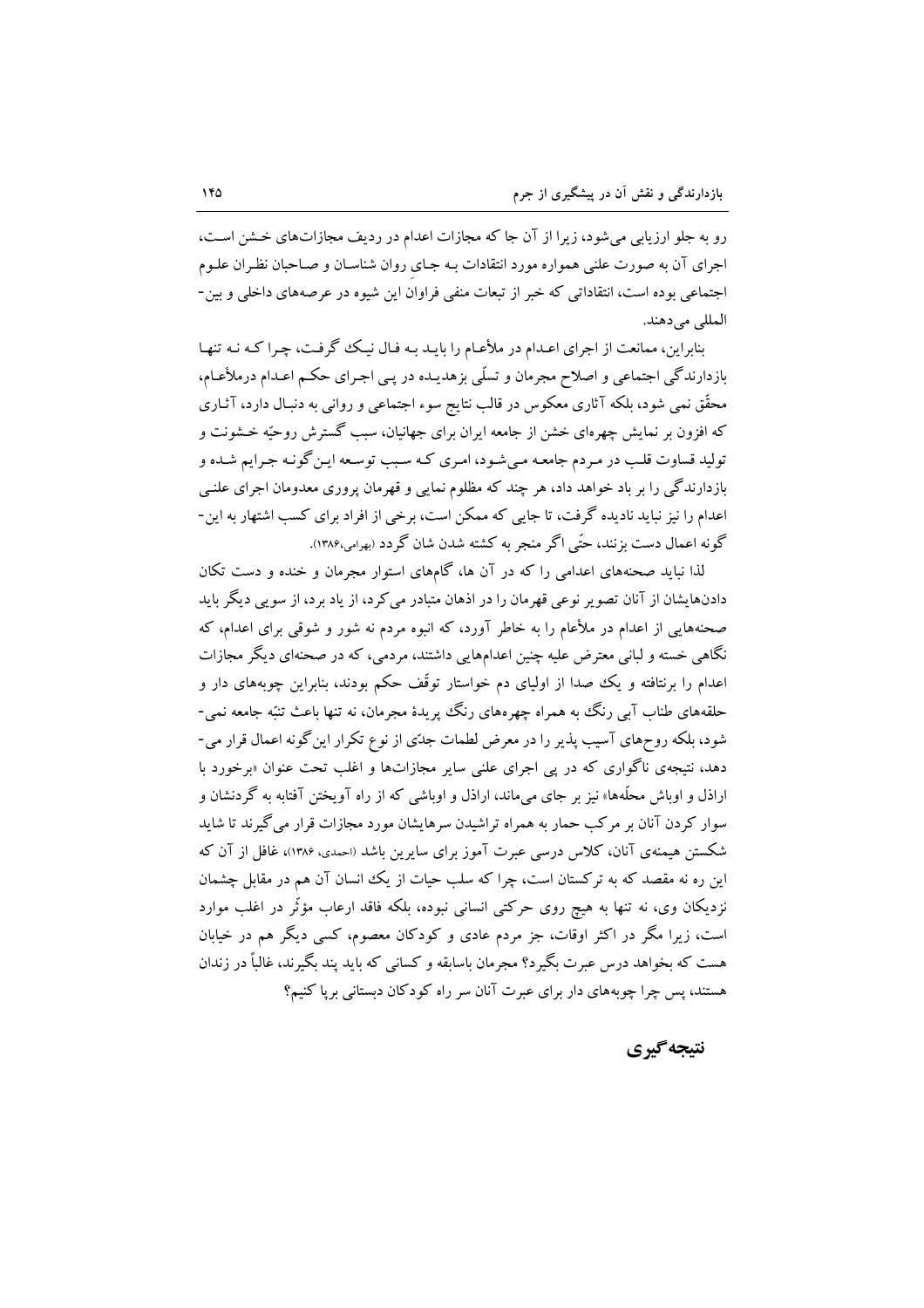همانطور که ملاحظه شد، در اندیشه بازدارندگی، تأثیرگذاری بر توان تصمیمگیری افراد در ارتکاب اعمالشان از طریق نمایش تحمیل نهاد سرکوبگر بر مجرمان، خاکریزی است، در جهت حمایت از لزوم کاربرد ضمانت اجراهایی کیفری بر مرتکبان، مسألهای که ملازمتی دیرین با پیشگیری از جرم دارد.

شایان ذکر است که اعتماد به ابزار پیشگیری کیفری که از قدمتی دیرین برخوردار می باشد، امروزه نیز در جوامع کنونی، پس از یک وقفهی نسبتاً طولانی و به ویژه متعاقب ناکامیهای حاصله از روشهای اصلاح و درمان، طرفداران بسیاری را به خود جلب نموده است، طرفداری که مخصوصاً در کشور خودمان با توجّه به اجرای پیدرپی انواع مجازاتها به صورت علنی و در ملأعام در سال های اخیر رخ می نمایاند، به طوری که علاوه بر این حرکت می توان فلسفهی اجرای طرحهای ارتقای امنیّت اجتماعی و اخلاقی از جانب نیروی انتظامی و حضور هر چه پررنگ تر پلیس در ابعاد انتظامی و راهنمایی و رانندگی در سطح جامعه را در همین راستا، یعنی ایجاد ترس در زمینهی گذشتن از خط قرمزهای اجتماعی دانست، هرچند که بایستی به کاستی های تدبیر پیشگیری کیفری نیز اذعان داشت و برای پر کردن خلأهای موجود، بهره جویی از سایر تدابیر پیشگیری را از یاد نبرد، چرا که اثر گذاری روش های کیفری پیشگیری در برخی ابعاد نیازمند انجام اقدامات پیشینی پیشگیری است.

## منابع و مأخذ الف- فارسي **بند اول- کتب**

۱. آشوری، محمد، (۱۳۸۲)، **جایگزینهای زندان یا مجازاتهای بینابین**، چاپ اول، تهران، نشر گرایش. ۲. اردبیلی، محمدعلی،( ۱۳۸۶)، **حقوق جزای عمومی**، جلد نخست، چاب هجدهم، تهران، نشر میزان. ۳. بکاریا، سزار، (۱۳۸۰)، **رساله جرایم و مجازات ها**، محمدعلی اردبیلی، چاپ چهارم، تهران، نشر میزان. ۴. بولک، برنار،۱۳۸۵)، **کیفوشناسی**، علی حسین نجفی ابرند آبادی، چاپ ششم، تهران، انتشارات مجد. ۵. پرادل، ژان، تاریخ،(۱۳۸۱)، **تاریخ اندیشههای کیفری**، علی حسین نجفی ابرندآبادی، چاپ اول، تهران، انتشارات سمت. ۶. تبیت، مارک، (۱۳۸۴)، **فلسفه حقوق**، حسن رضایی خاوری، چاپ اول، مشهد، موسسه فرهنگی قدس. ۷. روت، میچل،(۱۳۸۵)، **تاریخ عدالت کیفوی**، ساناز الستی، جلد نخست، چاپ اول، تهران، نشر میزان. ۸ شمس ناتري، محمدابراهيم،(١٣٧٨)، **بورىسى تطبيقى مجازات اعدام**، چاپ اول، قم، دفتر تبليغات اسلامي. ۹- شورای اروپا، (۱۳۸۴)، گ**زارش جرم زدایی اروپایی**، چاپ اول،تهران،انتشارات سلسبیل . ۱۰. صلاحی، جاوید،(۱۳۸۶) ، کیفوشناسی، چاپ اول، تهران، نشر میزان. ۱۱. ظفري، محمدرضا، (۱۳۷۷)، ه**باني عدالت جزايي در حقوق اسلامي**، چاپ اول، تهران، انتشارات امير كبير. ۱۲. غلامی، حسین، (۱۳۸۲)، **تکرار جرم (بررسی حقوق و جرم شناختی)**، چاپ اول، تهران، نشر میزان. ۱۳. فریدمن، لارنس، (۱۳۸۶)، **بازدارندگی**، روح الله طالبی آرانی و عسگر قهرمان پور بناب، چاپ اول، مشهد، انتشارات آستان قدس رضوي.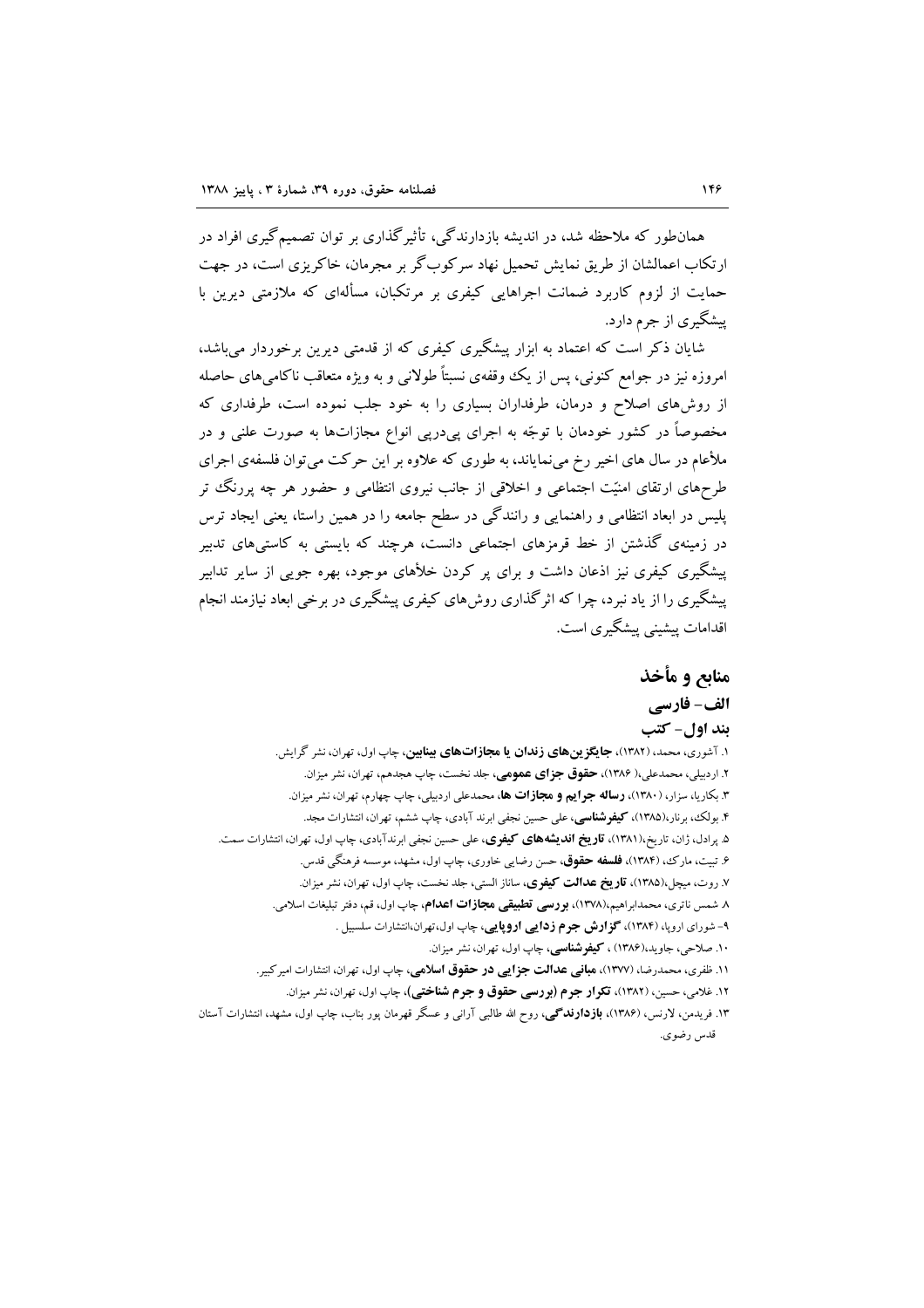- ۱۴. فلچر، جورج، (۱۳۸۴)، **مفاهیم بنیادین حقوق کیفوی**، سید مهدی سیدزاده ثانی، چاپ اول، مشهد، انتشارات آستان قدس رضوي.
	- ۱۵. کاپلستون، فردیک، (۱۳۸۲)، **تاریخ فلسفه**، بهاءالدین خرمشاه<sub>ی</sub>، جلد هشتم، چاپ سوم، تهران، انتشارات سروش.
		- ۱۶.گسن، ریمون،(۱۳۷۰)، **جوم شناسی کاربودی،** مهدی کی نیا، چاپ اول، ناشر مترجم.
	- ۱۷. لازرژ، کریستین، (۱۴۸۲)، **در آهدی بر سیاست جنای**بی، علی حسین نجفی ابرند آبادی، چاپ اول، تهران، نشر میزان.
		- ۱۸. محسنی، مرتضی، (۱۳۸۲)، **دورهٔ حقوق جزای عمومی** (دو مجلد)، چاپ سوم، تهران، انتشارات گنج دانش.
			- ۱۹. منتسکیو، بارن، (۱۳۷۰)، **روح القوانین**، علی اکبر مهتدی، جلد اول، چاپ اول، انتشارات امیرکبیر.
		- ۲۰. والک لیت، ساندرا، (۱۳۸۶)، **شناخت جرم شناسی**، حمیدرضا ملک محمدی، چاپ اول، انتشارات میزان.
	- ۲۱. وایت (راب) و هنیز (فیونا)، (۱۳۸۳)، **جوم و جومشناسی**، علی سلیمی، چاپ اول، مؤسسه پژوهشی حوزه و دانشگاه.
- ۲۲. هاشمی شاهرودی، سید محمود،(۱۳۸۶)، **شهروندهحوری در عرصه عدالت**، چاپ اول، انتشارات مرکز مطبوعات و انتشارات.

#### بند دوم- مقالات و پایان نامهها

- ۱. احمدي، نعمت، ۱۳۸۶/۱۲/۱۹، «همين قدم هم غنيمت است»، **روزنامه اعتماد ملي**.
- ۲. بابایی، احسان،(۱۳۸۶)، «مبانی حقوق شهروندی در اسلام»، **مقالات بر گزیدهٔ همایش حقوق شهروندی**، انتشارات مرکز مطبوعات و انتشارات.
	- ۳. بهرامی، بهرام، ۱۳۸۶/۱۱/۲۵ «توقف اجرای علنی اعدام»، روزنامه همشهری.
- ۴. داوودی گرمارودی، هما، «مکتب نئوکلاسیسیسم باز اندیشیده و احیای رویکرد سزادهی»، **مجله دانشکده حقوق و علوم** سیاسے ، شمارۂ ۶۸.
	- ۵. رضایی، سیاوش، ۳۸۷/۲/۷، «خلاء قانونی در مبارزه با قاچاق کال»، روزنامه **ایوان**.
- ۶. شیری، عباس، (۱۳۸۷)، «جلوههایی از عدالت ترمیمی در حقوق اسلامی»، **اندیشههایی در حقوق اسلامی**، دانشگاه امام صادق، (الف).
- ۷. شیری، عباس، (۱۳۸۵)، «**عدالت تومیمی»**، رسالهی دکترای حقوق جزا وجرم شناسی، دانشکده حقوق دانشگاه شهید بهشتی،  $(\cup)$
- ۸ شیری، عباس،(۱۳۸۶)، انقد و بررسی لایحه پیشگیری از وقوع جرم» **فصلنامه مطالعات و پیشگیوی از جوم**، نشریّه پلیس پیشگیری نیروی انتظامی، شمارهٔ دوم، (ج).
	- ۹. فلانکان، گری گوری، (۱۳۸۴)، **مهندسی جوم**، عباس ایمانی، **مجلّه کانون وکلا**.
- ۱۰. فدایی شهری، غلامرضا، (۱۳۸۵)، انقش پلیس مکتبی در کنترل و پیشگیری از ناهنجاریهای اجتماعی»، **فصلنامه مطالعات پیشگیری از جوم**، نشریّه پلیس پیشگیری نیروی انتظامی. شمارهٔ اول.
	- ۱۱. کاتینگهام، جان،(۱۳۸۴)، «فلسفه مجازات»، ابراهیم باطنی و محسن برهانی، **مجلّه فقه و حقوق**، سال اول، شماره جهارم.
		- ۱۲. معظمی، شهلا، (۱۳۸۶)، **پیشگیری جرم شناختی**، فصلنامه مجد، شمارهٔ اول.
- ۱۳. نجفی ابرندآبادی، علی حسین، (۱۳۸۶)، «بررسی لایحه پیشگیری از وقوع جرم با رویکرد انتظامی»، ف**صلنامه مطالعات پیشگیوی از جوم**، نشریّه پلیس پیشگیری نیروی انتظامی، شمارهٔ سوم.
	- ۱۴. نجفي توانا، علي، ۱۳۸۷/۲/۱۲، «همياي منزلت»، **روزنامه همشهري.**

ب- خارجي

- 1- Becker, Gray, (2006), Morality of Capital Punishment, Project Syndicate.
- 2- Graham, John, (1995), Crime Prevention Sterategied in Europe and North America, Finland (Helsinki), European Institute for Prevention and Control, Affiliated With United **Nations**